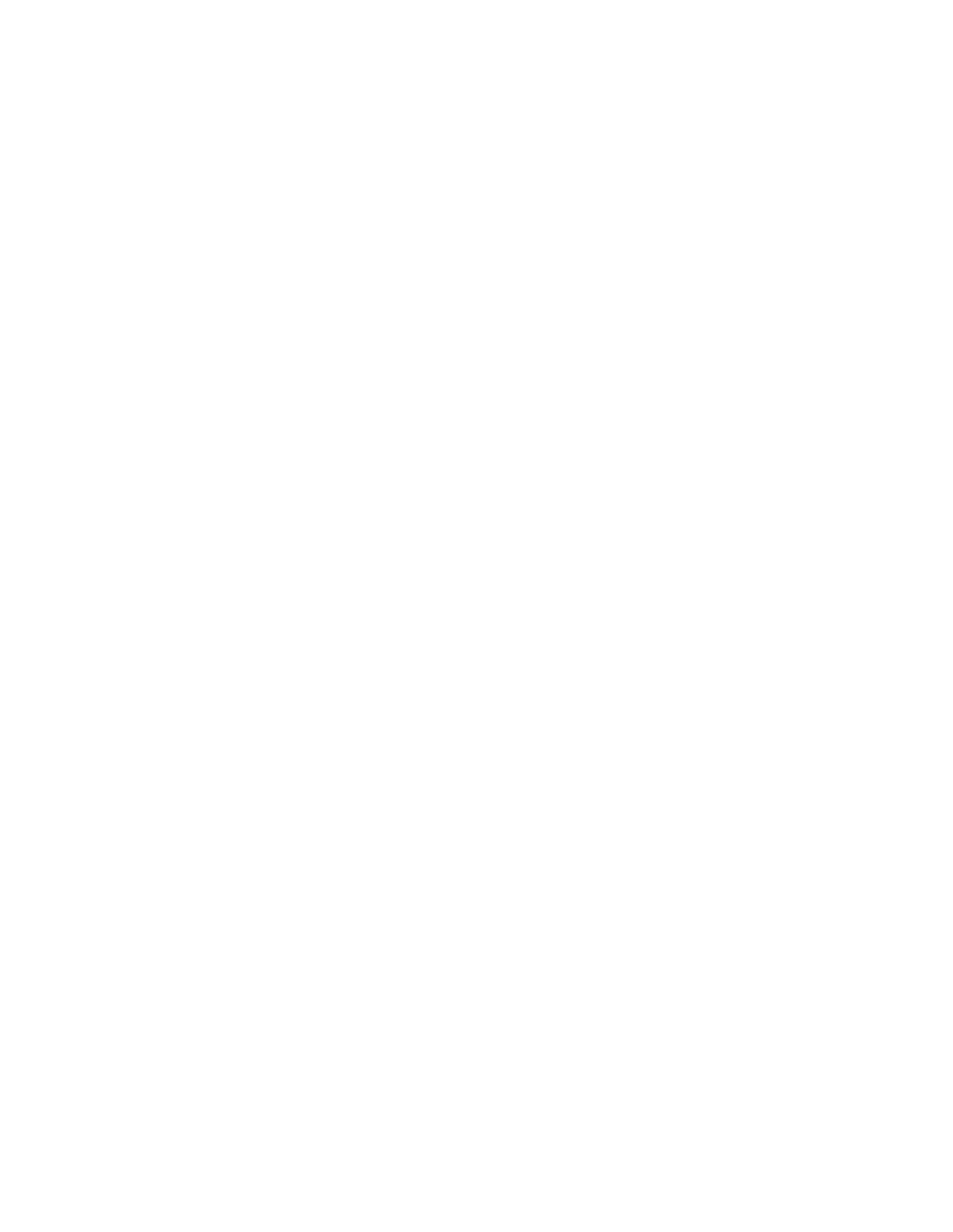

28 April 2016

Dear Councillors,

You are cordially advised and invited to attend the next ordinary Council Meeting, which will be held in the Council Chamber, Shire Hall, Barkly Streets, Ararat on **Tuesday 03 May 2016** commencing at **6.00pm.** 

# **BUSINESS:**

- **1 Traditional Acknowledgement/Prayer**
- **2 Apologies**
- **3 Disclosure of Interests**
- **4 Officer's Reports**

Your attendance is respectfully requested.

Yours sincerely,

# **ANDREW EVANS CHIEF EXECUTIVE OFFICER**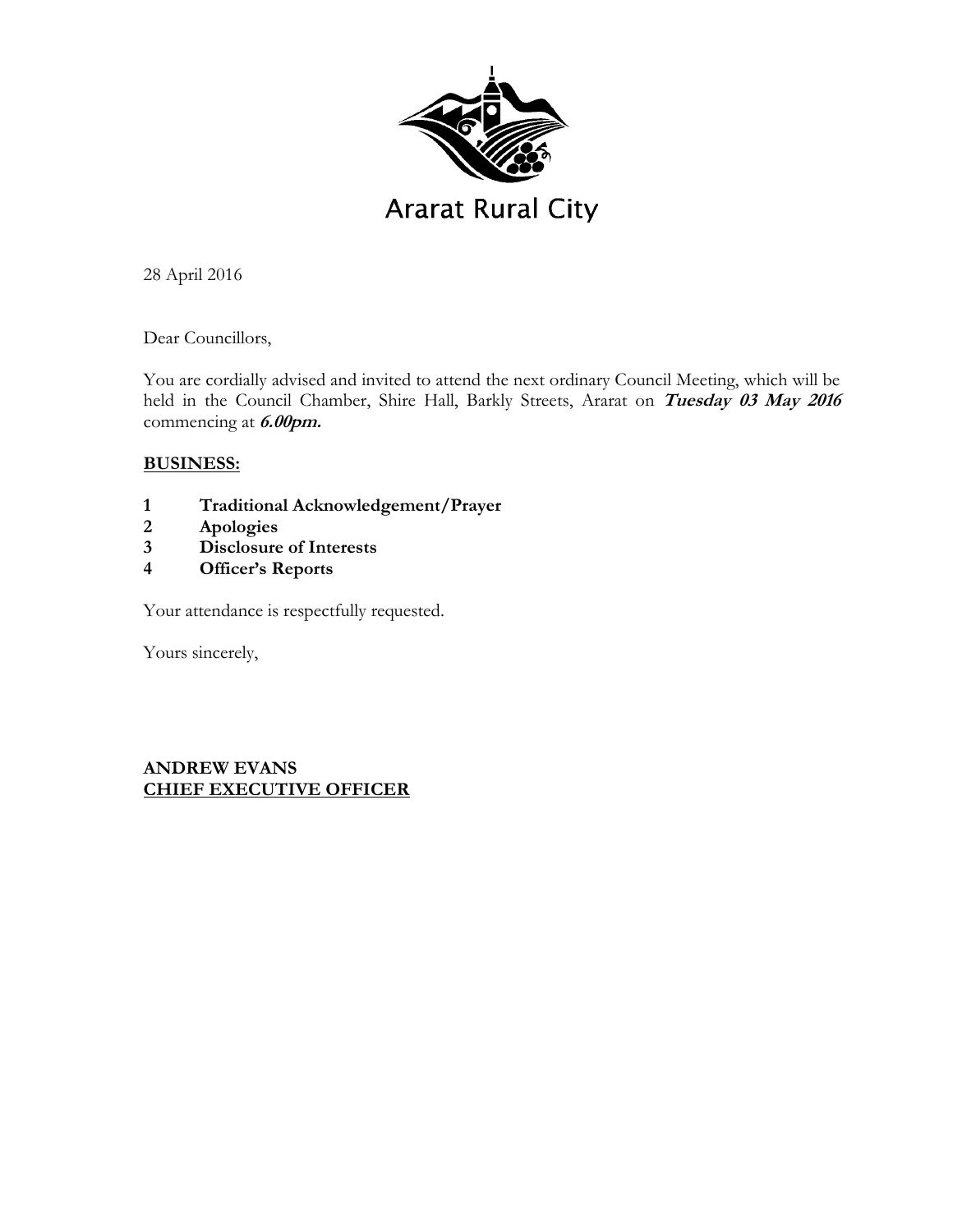# **INDEX**

| ITEM 4.1 REVISED COUNCIL PLAN 2013-2017 INCORPORATING |  |
|-------------------------------------------------------|--|
|                                                       |  |
|                                                       |  |
|                                                       |  |
|                                                       |  |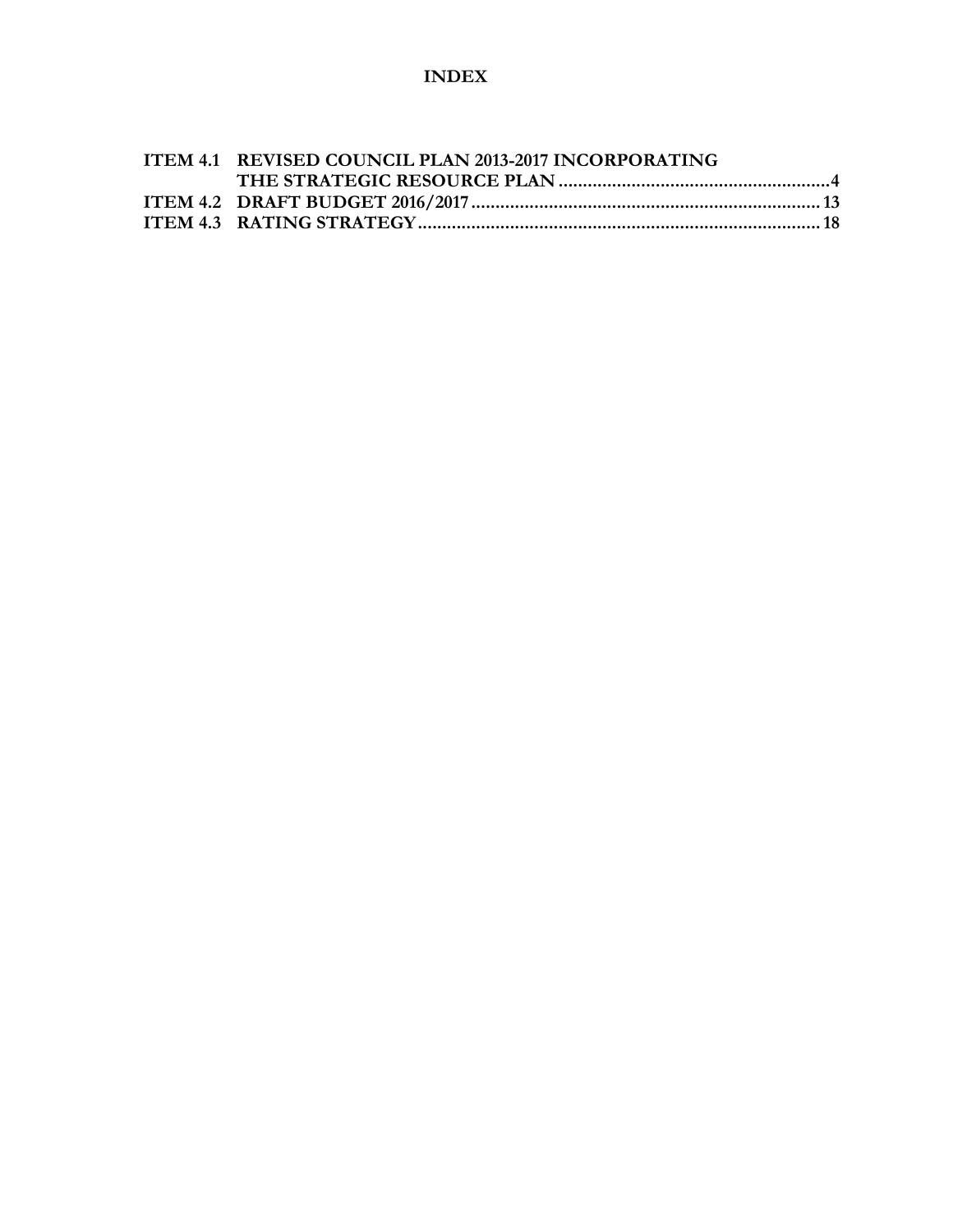# **1 – TRADITIONAL ACKNOWLEDGEMENT / PRAYERS**

### **TRADITIONAL ACKNOWLEDGEMENT**

WE ACKNOWLEDGE THE TRADITIONAL OWNERS OF THE LAND ON WHICH WE MEET TODAY, AND PAY OUR RESPECTS TO THEIR ELDERS, PAST AND PRESENT.

#### **OPENING PRAYER**

ALMIGHTY GOD, WE HUMBLY ASK YOU TO HELP US, AS ELECTED COUNCILLORS OF THE ARARAT RURAL CITY COUNCIL. GUIDE OUR DELIBERATIONS. PROSPER WHAT IS YOUR WILL FOR US, TO YOUR HONOUR AND GLORY AND FOR THE WELFARE AND BENEFIT OF THE PEOPLE WHOM WE SERVE IN THE ARARAT RURAL CITY.

#### **THE LORD'S PRAYER**

OUR FATHER WHICH ART IN HEAVEN, HALLOWED BE THY NAME, THY KINGDOM COME, THY WILL BE DONE ON EARTH, AS IT IS IN HEAVEN. GIVE US THIS DAY OUR DAILY BREAD AND FORGIVE US OUR TRESPASSES AS WE FORGIVE THEM THAT TRESPASS AGAINST US, AND LEAD US NOT INTO TEMPTATION, BUT DELIVER US FROM EVIL, FOR THINE IS THE KINGDOM, THE POWER, AND THE GLORY, FOREVER AND EVER. AMEN.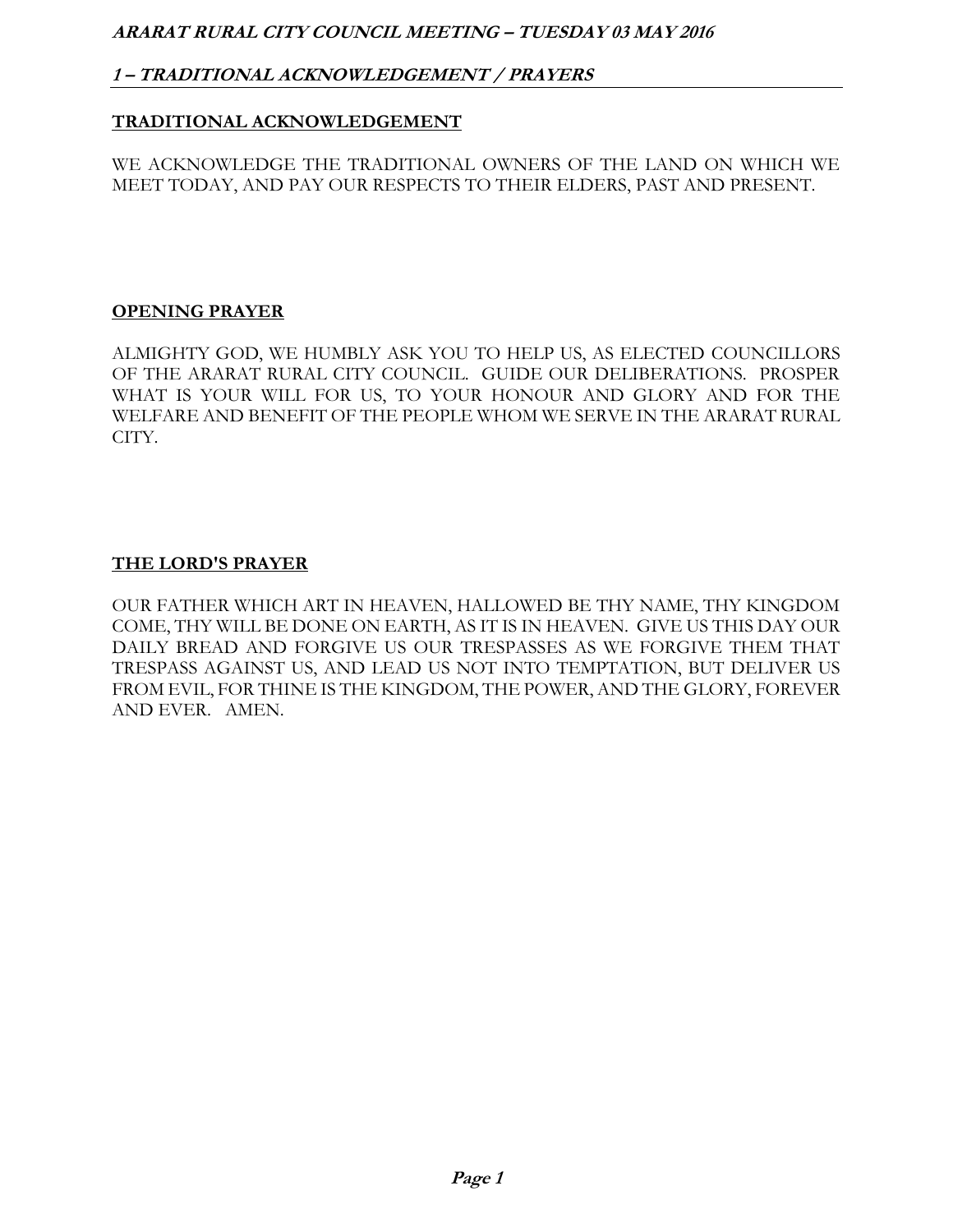# **2 – APOLOGIES**

# **MOTION (if required)**

**That the apology of (Name) be accepted.**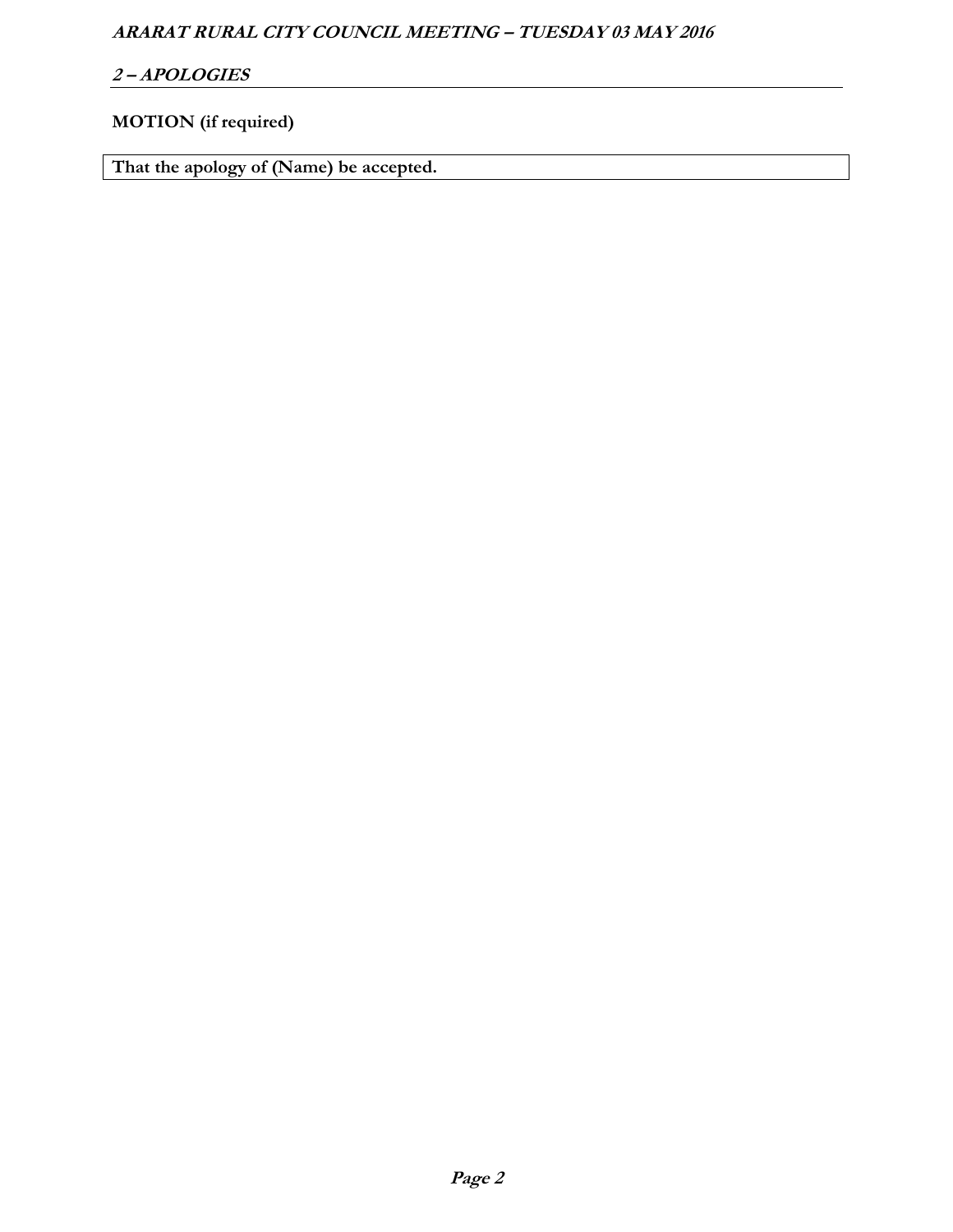# **3 – DISCLOSURE OF INTERESTS**

Disclosure of Interests are to be made immediately prior to any relevant item being discussed.

#### **Local Government Act 1989 Section 79 (2)**

A Councillor or member of a special committee who has a conflict of interest and is attending the meeting of the Council or special committee must make a full disclosure of that interest -

- (a) by either
	- (i) advising the Council or special committee at the meeting of the details required under paragraph (b) and (c) immediately before the matter is considered at the meeting; or
	- (ii) advising the Chief Executive Officer in writing of the details required under paragraphs (b) and (c) before the meeting; and
- (b) classifying the type of interest that has given rise to the conflict as either
	- (i) a direct interest: or
	- (ii) an indirect interest and specifying the particular kind of indirect interest under section 78, 78A, 78B, 78C, 78D or 78E; and
- (c) describing the nature of the interest; and
- (d) if the Councillor or member advised the Chief Executive Officer of the details under paragraph (a) (ii), the Councillor or member must make a disclosure of the class of interest only to the meeting immediately before the matter is considered at the meeting.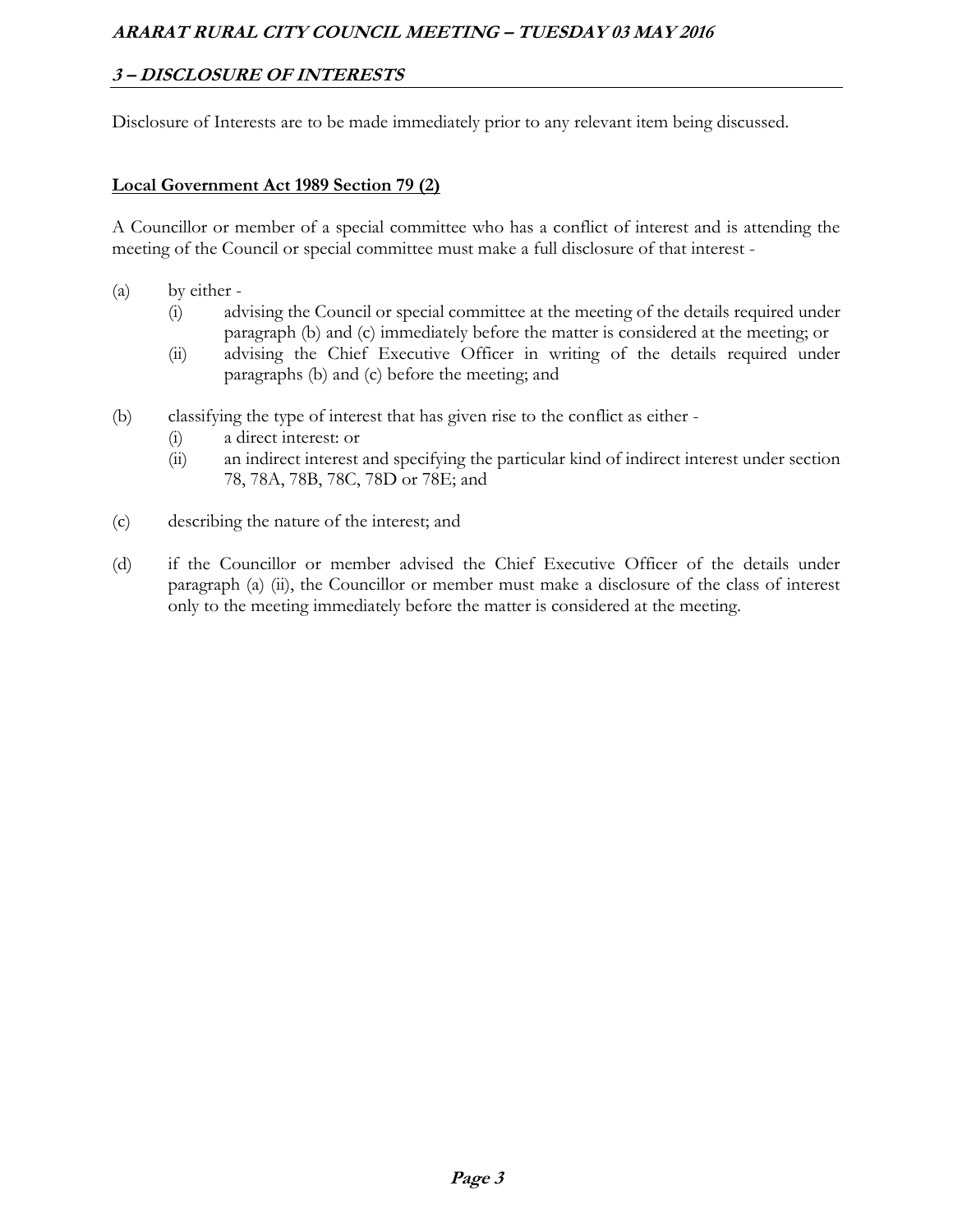## **ITEM 4.1 REVISED COUNCIL PLAN 2013-2017 INCORPORATING THE STRATEGIC RESOURCE PLAN 13041955 CORPORATE STRATEGY, RISK AND GOVERNANCE**

#### **Introduction**

The revised Council Plan 2013-2017 incorporating the Strategic Resource Plan (SRP) is presented to Council for proposal to the community.

The revised Council Plan includes the strategic objectives for the next year, including the strategic actions and indicators for monitoring the achievement of these objectives.

The SRP is a plan of the resources required to achieve the Council's strategic objectives expressed in the Council Plan. It also facilitates the commencement of the Budget 2016-17 which follows as an annual resource plan to implement the third year of the Council Plan. The SRP also assists Council maintain a financially sustainable organisation into the long term.

The statutory requirements prescribed under Sections 125 and 126 of the Local Government Act 1989 require Council to consider whether the current Council Plan requires any adjustment in respect to the remaining period of the Council Plan at least once in each financial year.

Council is required to advertise the revised Council Plan/SRP for a period of 28 days in accordance with section 223 of the Local Government Act 1989. During this period community members are encouraged to scrutinise and review the Council Plan to ensure it expresses their view of the Council's intended future direction.

#### **Discussion**

The revised Council Plan sets the direction for Council for the next year. As Council's role is to support the community through leadership and service provision, it is ultimately a plan for the community.

The statutory process over the next 28 days calls for submissions that Council must consider in accordance with Section 223 of the Local Government Act 1989.

#### **Report**

#### **Council Plan**

The Council Plan was developed with a strong understanding of the key physical and strategic issues facing Council fulfilling its role of fostering future growth and development for the Municipality's residents.

It defines the strategies Council will employ in endeavouring to meet these challenges and ensure continued growth and prosperity for the municipality.

The 2013-2017 Council Plan is built on four Pillars: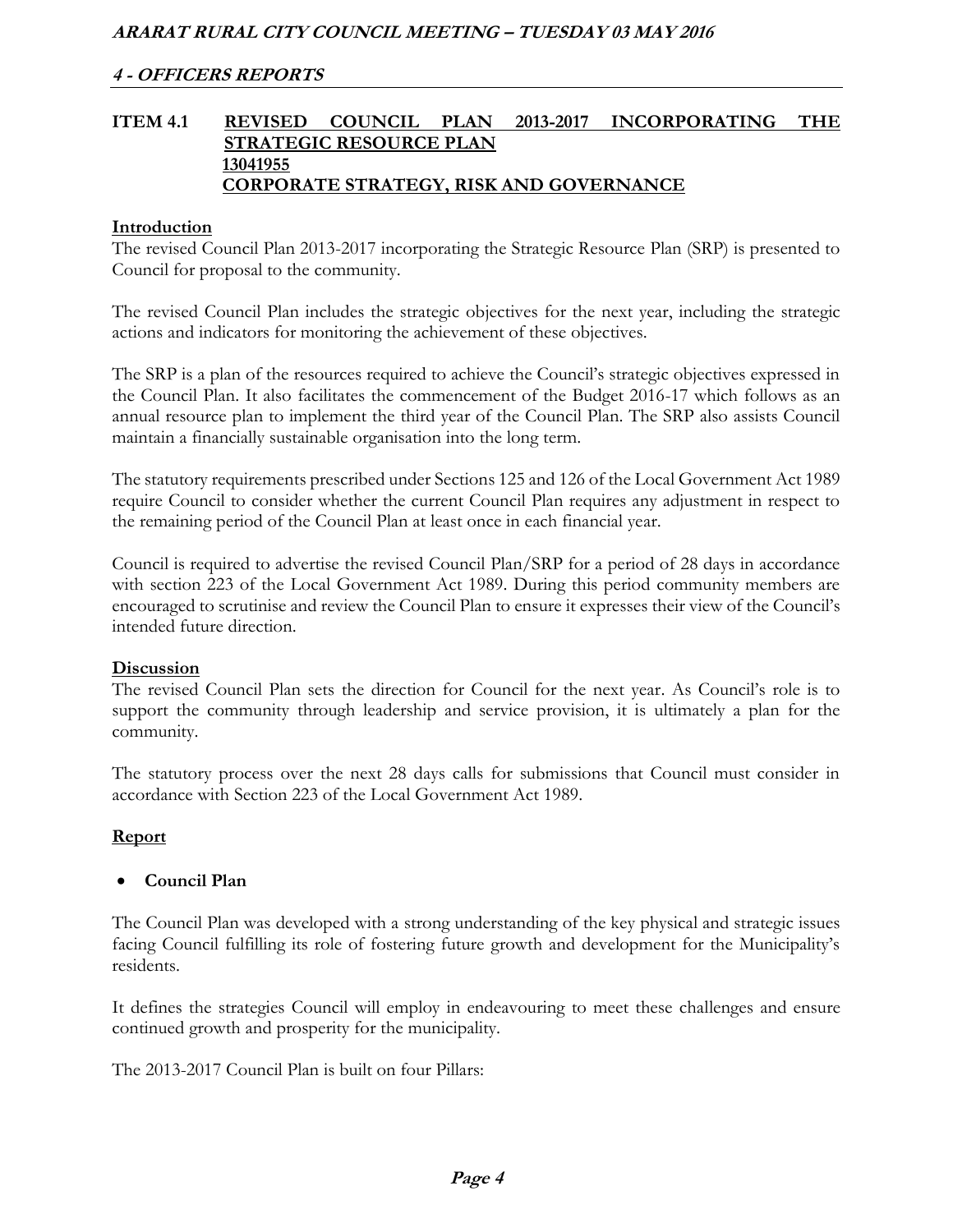# **4 - OFFICERS REPORTS**

#### **Our Community**

We value our people and our community, their sense of place and connectedness and will target our services to meet their needs.

#### **Our Lifestyle**

We will strengthen the underlying community fabric by building upon the culture and heritage which defines our identity.

#### **Our Economy**

We will enhance our community's prosperity through encouraging sustainable growth.

#### **Our Environment**

We value our natural and built environment and want to protect, enhance and manage it, now and for future generations.

Underlying these four pillars is the foundation of 'Our Organisation'.

#### **Our Organisation**

Our Council is open, fair and honest, engaging with the community to provide leadership and supporting our community through efficient and effective service provision.

# **2 Strategic Resource Plan (SRP)**

The SRP is a rolling plan of at least four years and forms part of the Council Plan. The Plan outlines the resources Council requires to achieve the objectives described in the Council plan, and includes the standard statements as prescribed by the regulation to outline the financial and non-financial resources required.

The SRP has been developed to assist Council in adopting a budget within a longer term prudent financial framework.

The key objective of this plan is financial sustainability in the medium to long term, whilst still achieving the Council's strategic objectives in the Council Plan.

The key financial policies detailed below are supported in the separate sections of the SRP document included in the Council Plan.

Council has developed these in the context of the long term financial sustainability of the municipality and in assisting frame the 2016/17 Budget.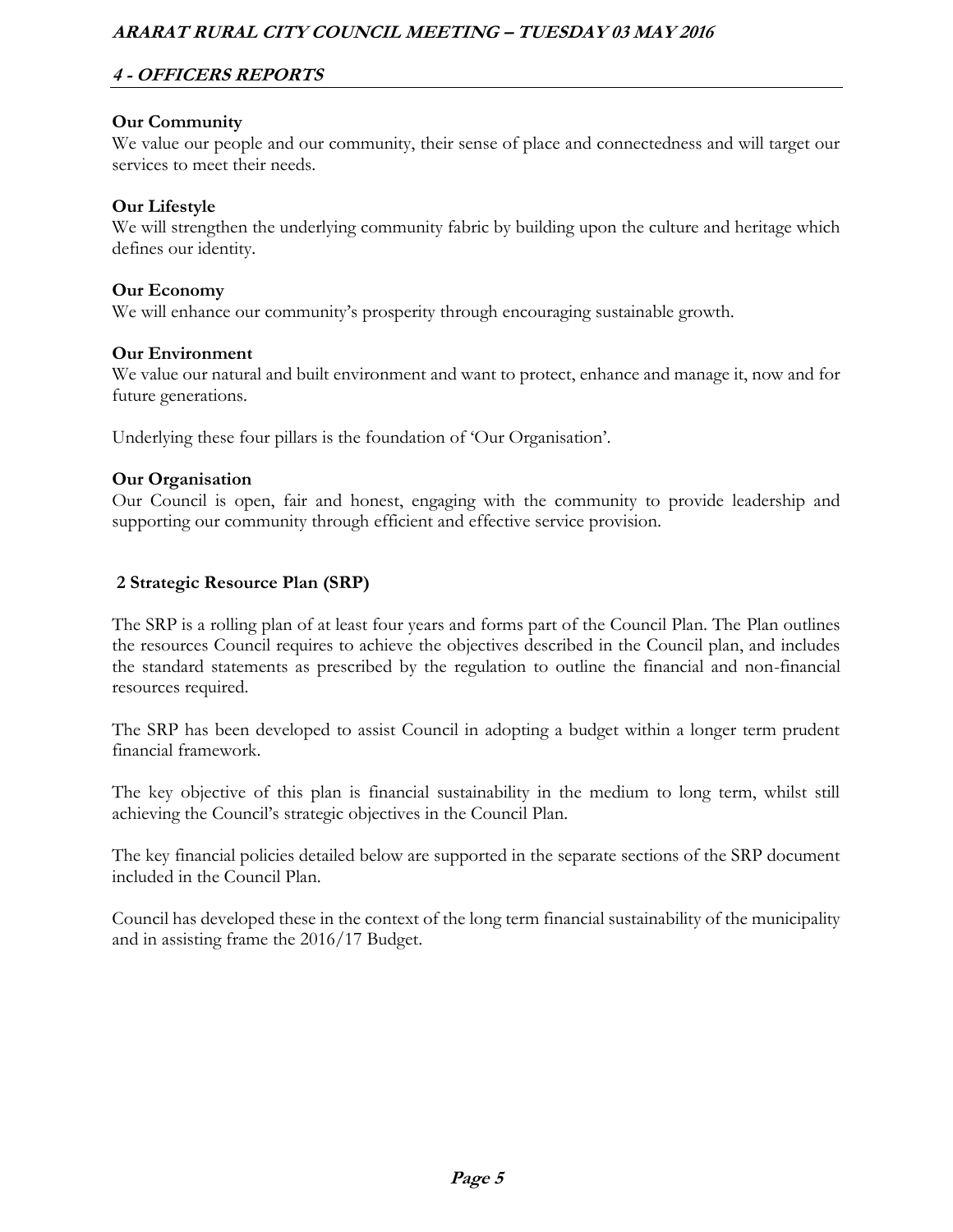# **4 - OFFICERS REPORTS**

The key policy outcomes include:

| Rating          | Council is reviewing the 2015 Rating Strategy and is proposing to make no significant                                                                                                                                                                                                                                                                  |
|-----------------|--------------------------------------------------------------------------------------------------------------------------------------------------------------------------------------------------------------------------------------------------------------------------------------------------------------------------------------------------------|
| <b>Strategy</b> | changes to the differential rates. The differential rates have been set in the proposed                                                                                                                                                                                                                                                                |
|                 | budget in accordance with the proposed rating strategy. The recommendations                                                                                                                                                                                                                                                                            |
|                 |                                                                                                                                                                                                                                                                                                                                                        |
|                 | included in the 2016 Rating Strategy are:                                                                                                                                                                                                                                                                                                              |
|                 | That Council continues to use the Capital Improved Value (CIV) as the value<br>to which the rate in the dollar will be assessed, pursuant to Section 157 of<br>the Local Government Act 1989.                                                                                                                                                          |
|                 | That Council raises the municipal rates by the use of differential rates on the<br>basis that Council considers that the use of the differential rates will<br>contribute to the equitable and efficient carrying out of its functions.                                                                                                                |
|                 | That Council raise the municipal rates by the application of four differential<br>rates:                                                                                                                                                                                                                                                               |
|                 | General;                                                                                                                                                                                                                                                                                                                                               |
|                 | Commercial;                                                                                                                                                                                                                                                                                                                                            |
|                 | Industrial; and                                                                                                                                                                                                                                                                                                                                        |
|                 | Farm.                                                                                                                                                                                                                                                                                                                                                  |
|                 |                                                                                                                                                                                                                                                                                                                                                        |
|                 | That the procedure to determine whether a property satisfies being classed<br>as Farm, for the purpose of Differential Rating, as set out in the document<br>titled 'Application for Classification of Rateable Property as Farm Land"<br>[attached as Appendix 2 to the Rating Strategy] be endorsed and the CEO<br>be authorised to administer such. |
|                 | That all cultural and recreational lands and indoor cultural and recreational<br>facilities be exempt from the payment of municipal rates, except where:                                                                                                                                                                                               |
|                 | The land is subject to a grazing lease, in which case it will attract the General<br>rate (or the Farm rate if applicable);                                                                                                                                                                                                                            |
|                 | The land is used for housing gaming machines, in which case the portion of<br>the premises used for housing gaming machines shall attract the Commercial<br>rate, and the balance of the property shall be exempt from the payment of<br>municipal rates                                                                                               |
|                 | That Council approve the following Differential percentages for the 2016/17<br>rating year to ensure the equitable imposition of rates and charges:                                                                                                                                                                                                    |
|                 | General<br>100%                                                                                                                                                                                                                                                                                                                                        |
|                 | Commercial<br>160% of General                                                                                                                                                                                                                                                                                                                          |
|                 | Industrial<br>130% of General                                                                                                                                                                                                                                                                                                                          |
|                 | 55% of General<br>Farm                                                                                                                                                                                                                                                                                                                                 |
|                 |                                                                                                                                                                                                                                                                                                                                                        |
|                 | That Council levy a Municipal Charge of \$90 for the 2016/2017 financial<br>year to cover some of the administrative costs of Council.                                                                                                                                                                                                                 |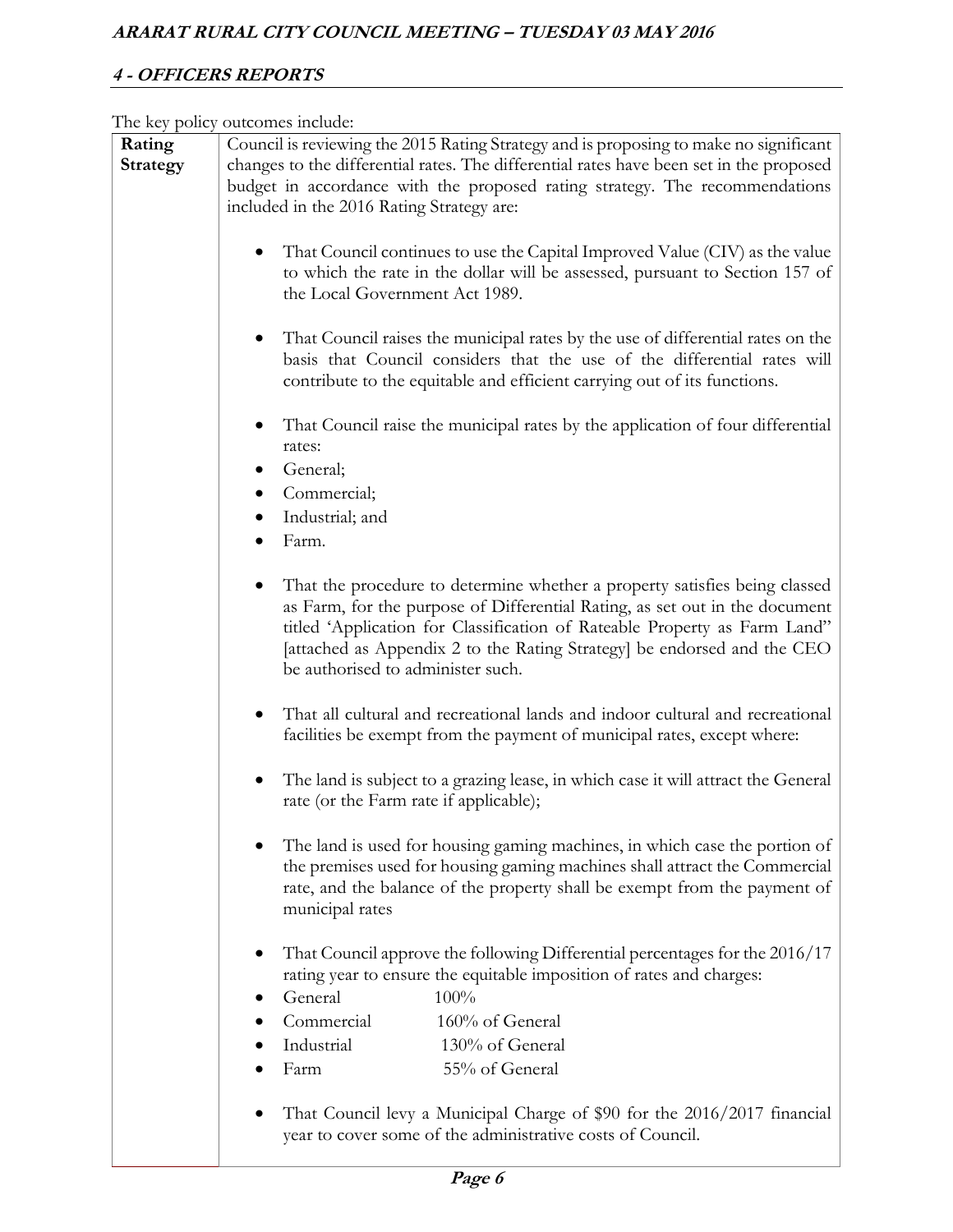# **4 - OFFICERS REPORTS**

| That Council continue to levy a Service Charge for the garbage collection<br>$\bullet$<br>and recycle collection services, which incorporates the collection and<br>disposal of waste, green waste and recyclables.                                                                                                                                                                                                                                  |
|------------------------------------------------------------------------------------------------------------------------------------------------------------------------------------------------------------------------------------------------------------------------------------------------------------------------------------------------------------------------------------------------------------------------------------------------------|
| That Council continues to use Special Rates and Charges for the purpose of<br>footpath, kerb and channel and drainage schemes.                                                                                                                                                                                                                                                                                                                       |
| That Special Rates and Charges be investigated for other purposes where<br>appropriate.                                                                                                                                                                                                                                                                                                                                                              |
| That Council acknowledge the valuable community service the Gorrinn<br>House (Ararat Retirement Village) provides to the Ararat Community and in<br>relation to charging rates for the village that:<br>Hostel type accommodation where communal facilities exists and residents<br>$\bullet$<br>do not have exclusive occupancy that the non rateable status will apply<br>providing the current committee of management continues as a charitable, |
| non-profit organisation;<br>That where exclusive occupancy of an independent living unit with self<br>contained cooking facilities etc exists each separate occupancy shall be<br>valued and each separate occupancy shall be liable for rates;<br>That the rate notices be issued in the name of the occupier of each<br>$\bullet$<br>occupancy, which will then allow the occupier to claim a pension concession,<br>if applicable                 |
| That Council not expand rating concessions on Charitable and Not-for-<br>$\bullet$<br>Profit Organisations properties beyond those provided for under Section 154<br>of the Local Government Act 1989                                                                                                                                                                                                                                                |
| That Council grants a Council funded rebate of \$90 for the 2016/17 year for<br>ratepayers entitled to receive the State Government Concession under<br>Section 171 of the Local Government Act 1989.                                                                                                                                                                                                                                                |
| That Council does not grant any rebate or concession in relation to any rate<br>or charge to support the provision of affordable housing, to a registered<br>agency in accordance with the provisions of Section 169 (1D) of the Local<br>Government Act 1989.                                                                                                                                                                                       |
| That ratepayers seeking a waiver or deferral of rates under Section 170 and<br>171 of the Local Government Act 1989 be required to complete the form<br>titled "Application for Waiver/Deferral of Rates and Interest Form"<br>[attached as Appendix 1 to the Rating Strategy].                                                                                                                                                                      |
| That Council allow the option to pay rates and charges by lump sum under<br>Section 167 (2A) of the Local Government Act 1989.                                                                                                                                                                                                                                                                                                                       |
| That Council allow the payment of rates and charges by direct debit over<br>nine (9) monthly or eighteen (18) fortnightly payments, free of interest,<br>commencing the last Friday of September and finishing in the following May.                                                                                                                                                                                                                 |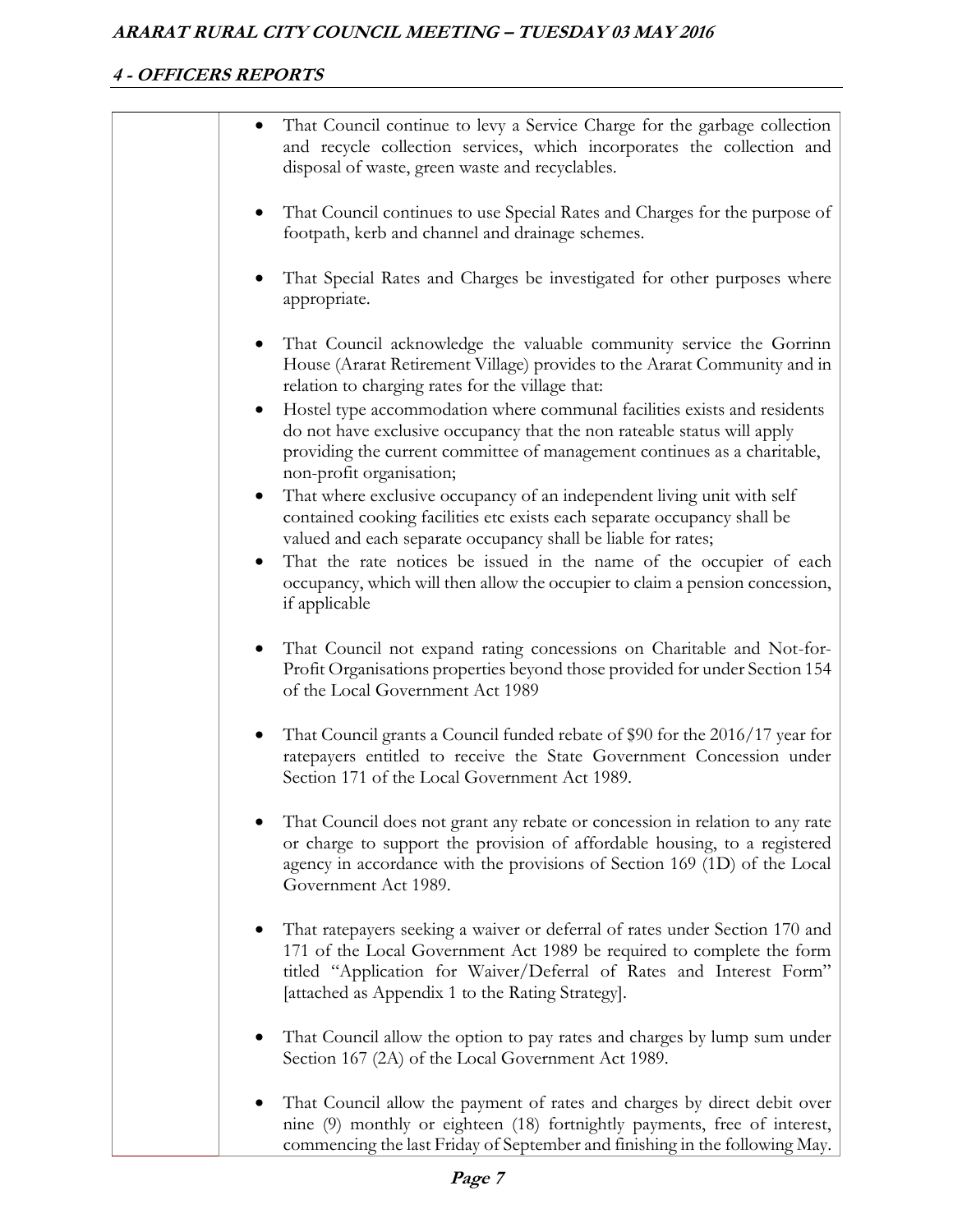## **4 - OFFICERS REPORTS**

|                                                  | That Council allows a grace period of 30 days before interest is applied to<br>late instalments and late lump sum payments under Section 172(3) of the<br>Local Government Act 1989.                                                                                                                                                                                                                  |
|--------------------------------------------------|-------------------------------------------------------------------------------------------------------------------------------------------------------------------------------------------------------------------------------------------------------------------------------------------------------------------------------------------------------------------------------------------------------|
|                                                  | That should any person pay an amount equivalent to their first instalment<br>before 30 October 2016 Council will consider the payment as an instalment<br>payment. Should any person pay an amount equivalent to their first<br>instalment after 30 October 2016 Council will consider the payment as an<br>amount towards the lump sum option and the rates will then be due by 15<br>February 2017. |
|                                                  | That Council set a minimum interest amount of \$3 when charging interest<br>on late payment in accordance with 172 of the Local Government Act 1989.                                                                                                                                                                                                                                                  |
|                                                  | That Council investigates other payment methods when sufficient demand<br>for a particular method is evident.                                                                                                                                                                                                                                                                                         |
|                                                  | That Council commences legal proceedings for the recovery of outstanding<br>$\bullet$<br>rates and charges that exceed \$1,500 after the due date if no arrangement has<br>been made to pay unpaid rates & charges.                                                                                                                                                                                   |
|                                                  | That Council only consider selling land for the non-payment of rates under<br>Section 181 if all of the following requirements apply:<br>Council officers determine the property is saleable<br>The property has clear title (no mortgage)                                                                                                                                                            |
|                                                  | The property is unoccupied                                                                                                                                                                                                                                                                                                                                                                            |
| Fees<br>$\boldsymbol{\&}$<br>Charges<br>Strategy | That Council officers continue to review the itemised list of fees and charges and<br>increase controllable fees by 2.5% wherever possible, acknowledging the property<br>rentals are generally controlled by formal leases, most of which include rental<br>increase clauses.                                                                                                                        |
| Asset<br>Review<br><b>Process</b>                | That Council continues to review assets that no longer meet the needs of the<br>community with the aim to rationalise assets wherever possible.                                                                                                                                                                                                                                                       |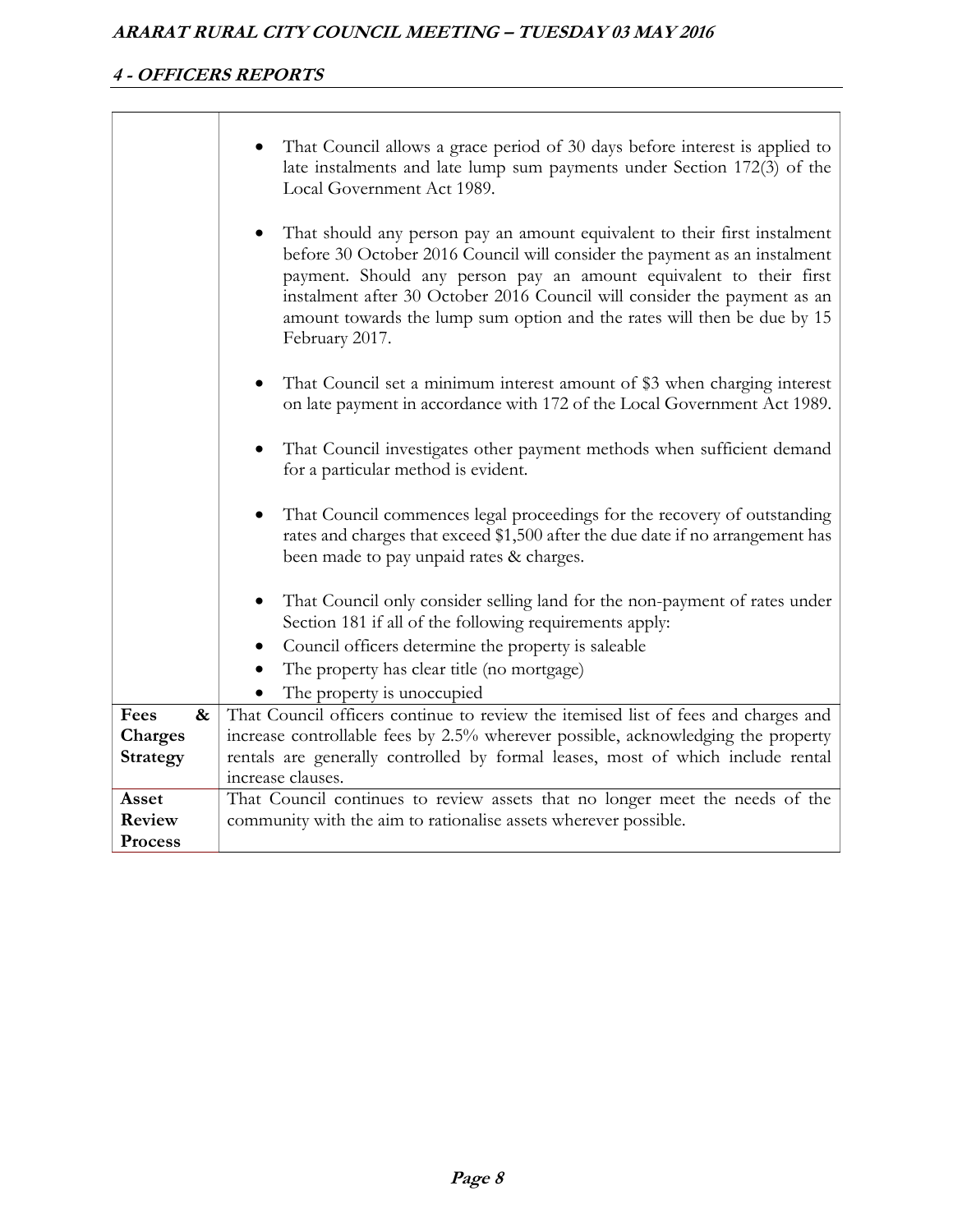# **4 - OFFICERS REPORTS**

| <b>Borrowing</b><br><b>Strategy</b> | That Ararat Rural City Council, based on compliance with the State Government<br>Prudential Guidelines, borrows funds for capital expansion projects that provide<br>inter-generational equity. |                                                                                           |  |            |                   |            |                         |            |
|-------------------------------------|-------------------------------------------------------------------------------------------------------------------------------------------------------------------------------------------------|-------------------------------------------------------------------------------------------|--|------------|-------------------|------------|-------------------------|------------|
|                                     | The following table sets out future proposed borrowings, based on the forecast<br>financial position of Council as at 30 June 2016.                                                             |                                                                                           |  |            |                   |            |                         |            |
|                                     | <b>New</b><br>Principal<br>Interest<br><b>Balance</b><br>Paid<br>Year<br><b>Borrowings</b><br>Paid<br>\$'000<br>\$'000<br>\$2000                                                                |                                                                                           |  |            | 30 June<br>\$2000 |            |                         |            |
|                                     |                                                                                                                                                                                                 | 2015/16                                                                                   |  | 0          | 61                | 141        |                         | 2,000      |
|                                     |                                                                                                                                                                                                 | 2016/17                                                                                   |  | 1,000      | 0                 | 140        |                         | 3,000      |
|                                     |                                                                                                                                                                                                 | 2017/18                                                                                   |  | $\Omega$   | $\Omega$          | 140        |                         | 3,000      |
|                                     |                                                                                                                                                                                                 | 2018/19                                                                                   |  | $\Omega$   | $\theta$          | 140        |                         | 3,000      |
|                                     |                                                                                                                                                                                                 | 2019/20<br>$\theta$<br>$\Omega$<br>140<br>3,000                                           |  |            |                   |            |                         |            |
| <b>Vision</b>                       | That Council transfers an amount of \$260,000 each year commencing 2013/14 for                                                                                                                  |                                                                                           |  |            |                   |            |                         |            |
| Super                               |                                                                                                                                                                                                 | the next five years (total \$1,300,000) to replenish the long service leave cash reserves |  |            |                   |            |                         |            |
| Defined                             |                                                                                                                                                                                                 | used to pay out the Vision Super defined benefits liability.                              |  |            |                   |            |                         |            |
| <b>Benefits</b>                     |                                                                                                                                                                                                 |                                                                                           |  |            |                   |            |                         |            |
| Human<br><b>Resources</b>           |                                                                                                                                                                                                 | That Council does not make any significant change in staff numbers over the               |  |            |                   |            |                         |            |
|                                     | duration of the SRP. Council currently has 134 Equivalent Full Time staff factored<br>into the 2016/17 budget.                                                                                  |                                                                                           |  |            |                   |            |                         |            |
|                                     |                                                                                                                                                                                                 |                                                                                           |  |            |                   |            |                         |            |
|                                     |                                                                                                                                                                                                 |                                                                                           |  | Forecast   |                   |            | Strategic Resource Plan |            |
|                                     |                                                                                                                                                                                                 | Projections<br>Actual<br><b>Budget</b>                                                    |  |            |                   |            |                         |            |
|                                     | 2016/17<br>2018/19<br>2015/16<br>2017/18<br>2019/20                                                                                                                                             |                                                                                           |  |            |                   |            |                         |            |
|                                     | <b>Staff Expenditure</b>                                                                                                                                                                        |                                                                                           |  |            |                   |            |                         |            |
|                                     |                                                                                                                                                                                                 | Employee costs (\$,000)                                                                   |  | 10,342     | 11,162            | 11,497     | 11,842                  | 12,197     |
|                                     |                                                                                                                                                                                                 |                                                                                           |  | <b>FTE</b> | <b>FTE</b>        | <b>FTE</b> | <b>FTE</b>              | <b>FTE</b> |
|                                     |                                                                                                                                                                                                 | <b>Staff Expenditure</b>                                                                  |  |            |                   |            |                         |            |
|                                     |                                                                                                                                                                                                 | Employees                                                                                 |  | 133        | 134               | 134        | 134                     | 134        |
|                                     |                                                                                                                                                                                                 | <b>Total staff numbers</b>                                                                |  | 134        | 134               | 134        | 134                     | 134        |

The SRP also provides a forecast of Council's financial performance over the next four years to 30 June 2020, based on a number of assumptions.

|                            | 2016/17       | 2017/18       | 2018/19       | 2019/20       |
|----------------------------|---------------|---------------|---------------|---------------|
|                            | $\frac{0}{0}$ | $\frac{0}{0}$ | $\frac{0}{0}$ | $\frac{0}{0}$ |
| Materials & Services Costs | 3.0           | 3.0           | 3.0           | 3.0           |
| Rate increases             | 2.5           | 2.5           | 2.5           | 2.5           |
| Property growth            | 0.08          | 0.08          | 0.08          | 0.08          |
| Wages growth               | 3.0           | 3.0           | 3.0           | 3.0           |
| Government funding         | 0.5           | 0.5           | 0.5           | 0.5           |
| Statutory fees             | 2.0           | 2.0           | 2.0           | 2.0           |
| User fees                  | 2.5           | 2.5           | 2.5           | 2.5           |
| Investment return          | 2.5           | 2.5           | 2.5           | 2.5           |
| Borrowing Rate             | 4.65          | 4.65          | 4.65          | 4.65          |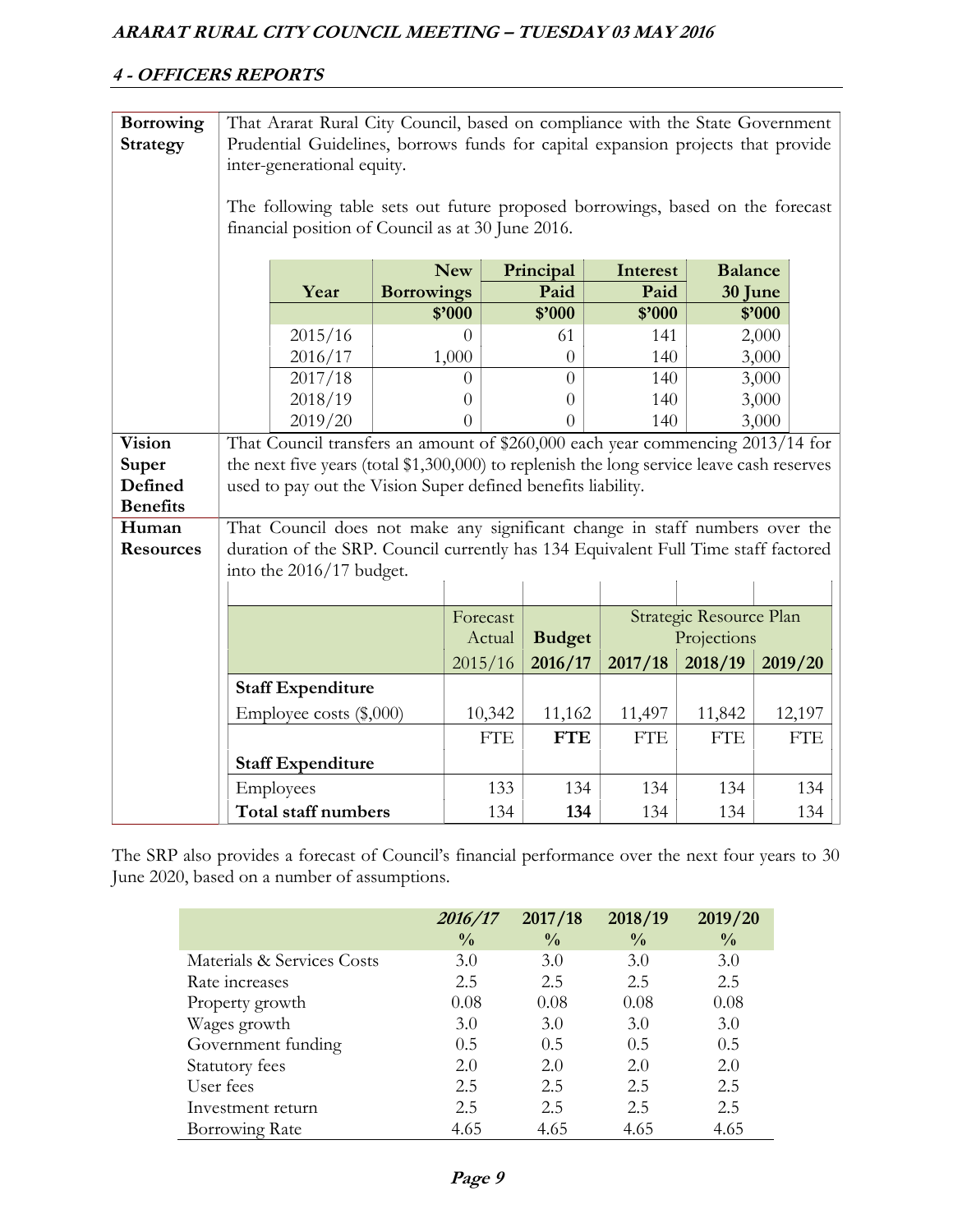The SRP includes the following capital works program:

|                         | Forecast                     |                                     |                    |                                                                  |                    |
|-------------------------|------------------------------|-------------------------------------|--------------------|------------------------------------------------------------------|--------------------|
|                         | Actual<br>2015/2016<br>\$000 | <b>Budget</b><br>2016/2017<br>\$000 | 2017/2018<br>\$000 | <b>Strategic Resource Plan Projections</b><br>2018/2019<br>\$000 | 2019/2020<br>\$000 |
| Capital works areas     |                              |                                     |                    |                                                                  |                    |
| Land                    | $\overline{0}$               | $\bf{0}$                            | $\theta$           | $\overline{0}$                                                   | $\theta$           |
| <b>Buildings</b>        | 1,093                        | 8,171                               | 284                | 296                                                              | 309                |
| Roads                   | 6,264                        | 5,943                               | 3,696              | 3,881                                                            | 4,075              |
| Drainage                | 225                          | 176                                 | 185                | 194                                                              | 204                |
| Plant and machinery     | 1,055                        | 920                                 | 966                | 1,014                                                            | 1,065              |
| Furniture and equipment | 35                           | 35                                  | 37                 | 39                                                               | 41                 |
| Library Bookstock       | 58                           | 58                                  | 58                 | 58                                                               | 58                 |
| Other - Waste           | $\overline{0}$               | $\boldsymbol{0}$                    | $\theta$           | $\overline{0}$                                                   | $\overline{0}$     |
| Total capital works     | 8,730                        | 15,303                              | 5,226              | 5,482                                                            | 5,752              |
| Represented by          |                              |                                     |                    |                                                                  |                    |
| New Assets              | 273                          | 1,023                               | 71                 | 74                                                               | 77                 |
| Upgrade                 | 1,521                        | 9,356                               | 724                | 759                                                              | 797                |
| Renewal                 | 6,936                        | 4,924                               | 4,431              | 4,649                                                            | 4,878              |
| Total capital works     | 8,730                        | 15,303                              | 5,226              | 5,482                                                            | 5,752              |

# **POTENTIAL IMPLICATIONS ARISING FROM THIS ISSUE**

#### **Council plan reference**

- 5.1 Good Governance through leadership
- 5.2 Services and infrastructure that meets the municipality's existing and future needs
- 5.5 Sustainable, long term financial management

# **Officer's Declaration of Interest**

Under Section 80C of the *Local Government Act 1989* officers providing advice to Council must disclose any interests, including the type of interest.

No person involved in the preparation of this report has a direct or indirect interest requiring disclosure.

#### **Financial and resource implications**

The implications of the Council Plan 2013/17 have been considered in the 2016/17 Budget, and the Strategic Resource Plan.

# **Risk implications**

The primary objective of Council is to endeavour to achieve the best outcomes for the local community having regard to the long term and cumulative effects of decisions. The proposed Council Plan and Strategic Resource Plan manages the financial risks faced by Council, ensuring that decisions are made and actions taken having regard to their financial effects on future generations.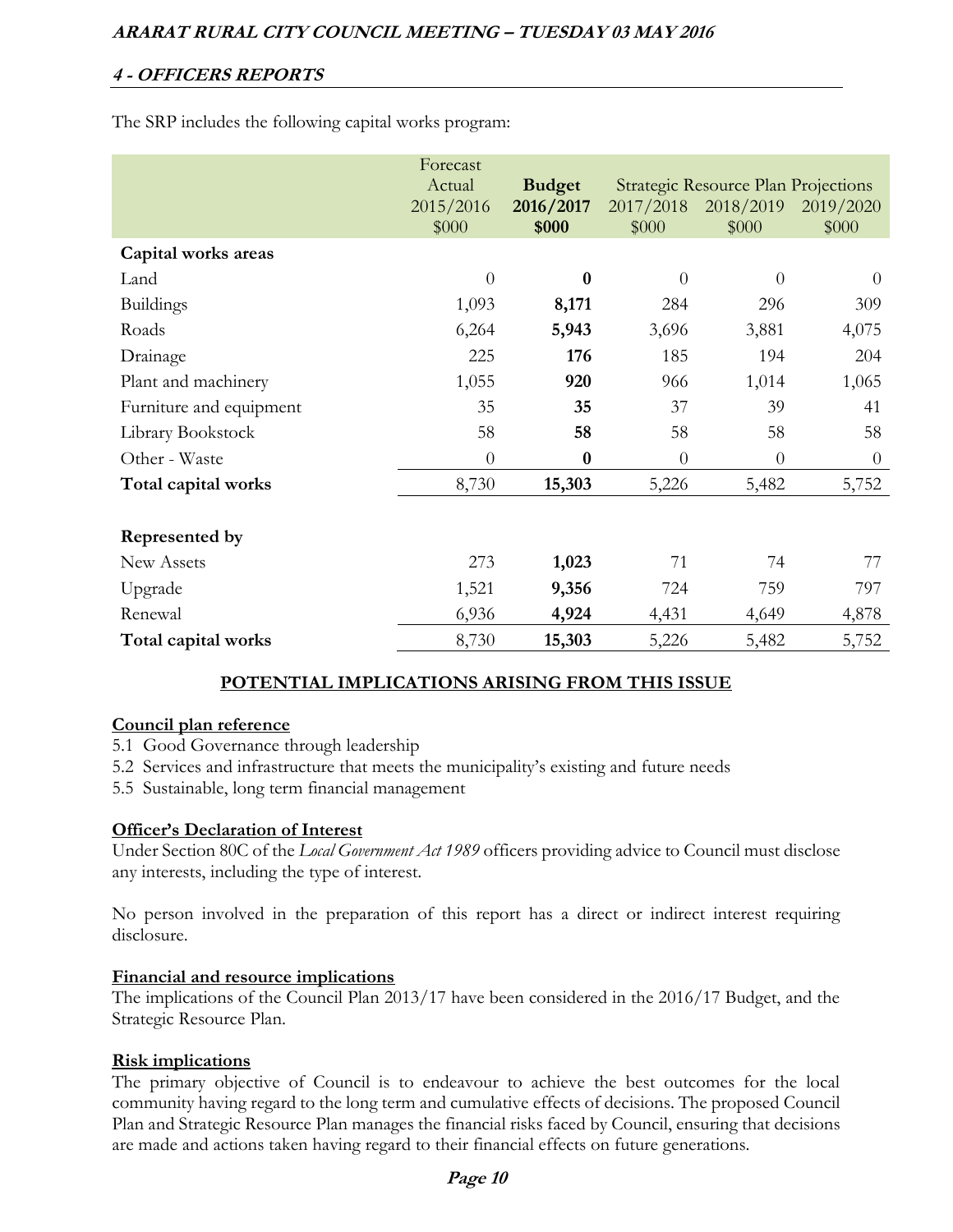# **4 - OFFICERS REPORTS**

#### **Statutory Implications**

In accordance with Section 125 of the Local Government Act 1989 Council must consider whether the current Council Plan requires any adjustment in respect to the remaining period of the Council Plan at least once in each financial year.

#### **Community Implications**

It is expected the community will benefit from activities and initiatives funded in the Council Plan.

#### **Environmental Implications**

Environmental, social and economic impacts of the Council Plan 2013/17 have been considered in the development of a balanced future plan

#### **Internal/external consultation**

Internal - Councillors, Executive Leadership Group and Management Group.

#### **Options**

Council can:

- 1. Adopt the Revised Council Plan 2013/17 and place the document on public display for a period of 28 days in accordance with Section 223 of the Local Government Act 1989.
- 2. Amend the Revised Council Plan 2013/17 and place the document on public display for a period of 28 days in accordance with Section 223 of the Local Government Act 1989.

#### **Attachments**

The revised Council Plan 2013/2017 is included as Attachment 4.1.

#### **Conclusion**

There remain a number of strategic challenges ahead, including the renewal of Council's asset base, the continuation of an appropriate range and level of services, the maintenance of a sound financial position under Rate Capping and the protection of our natural environment.

The pillars, key strategies, activities and initiatives in the Council Plan aim to meet these needs and continue to deliver on Council's vision, mission and values.

The Council Plan incorporating the SRP will be put on public display for a period of 28 days in accordance with section 223 of the Local Government Act 1989. If requests to be heard are received under section 223 Council will convene to consider these submissions.

## **Recommendation**

**That Council:**

- **1. Having revised the Council Plan 2013-2017, incorporating the Strategic Resource Plan, in accordance with Section 125 and 126 of the Local Government Act 1989 adopt the revised document;**
- **2. Under Section 223 of the Local Government Act 1989 make the revised Council Plan 2013-2017 incorporating the Strategic Resource Plan available for public exhibition;**
- **3. Invite interested persons to make a written submission relating to the revised Council Plan 2013-2017 with written submissions to be received at the Municipal Offices, Ararat Rural City Council, 59 Vincent Street, Ararat not later than 5.15pm on Friday 3 June 2016;**
- **4. Authorise the Chief Executive Officer to administer the Section 223 process; and**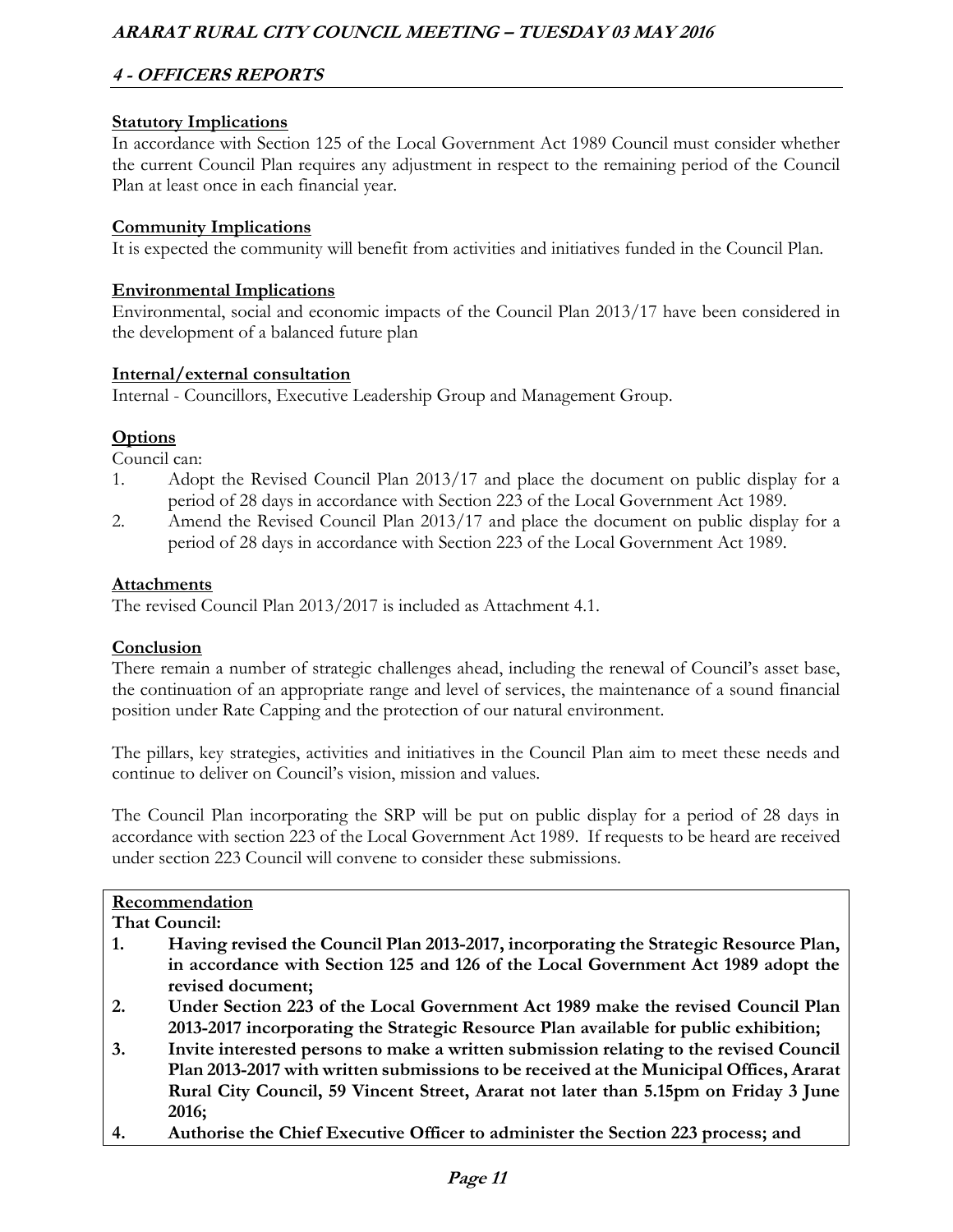| Should any person wish to be heard in support of their written submission, that they |
|--------------------------------------------------------------------------------------|
| be heard by Council at a Special Council Meeting to be held at 6.00pm on Tuesday 7   |
| <b>June 2016.</b>                                                                    |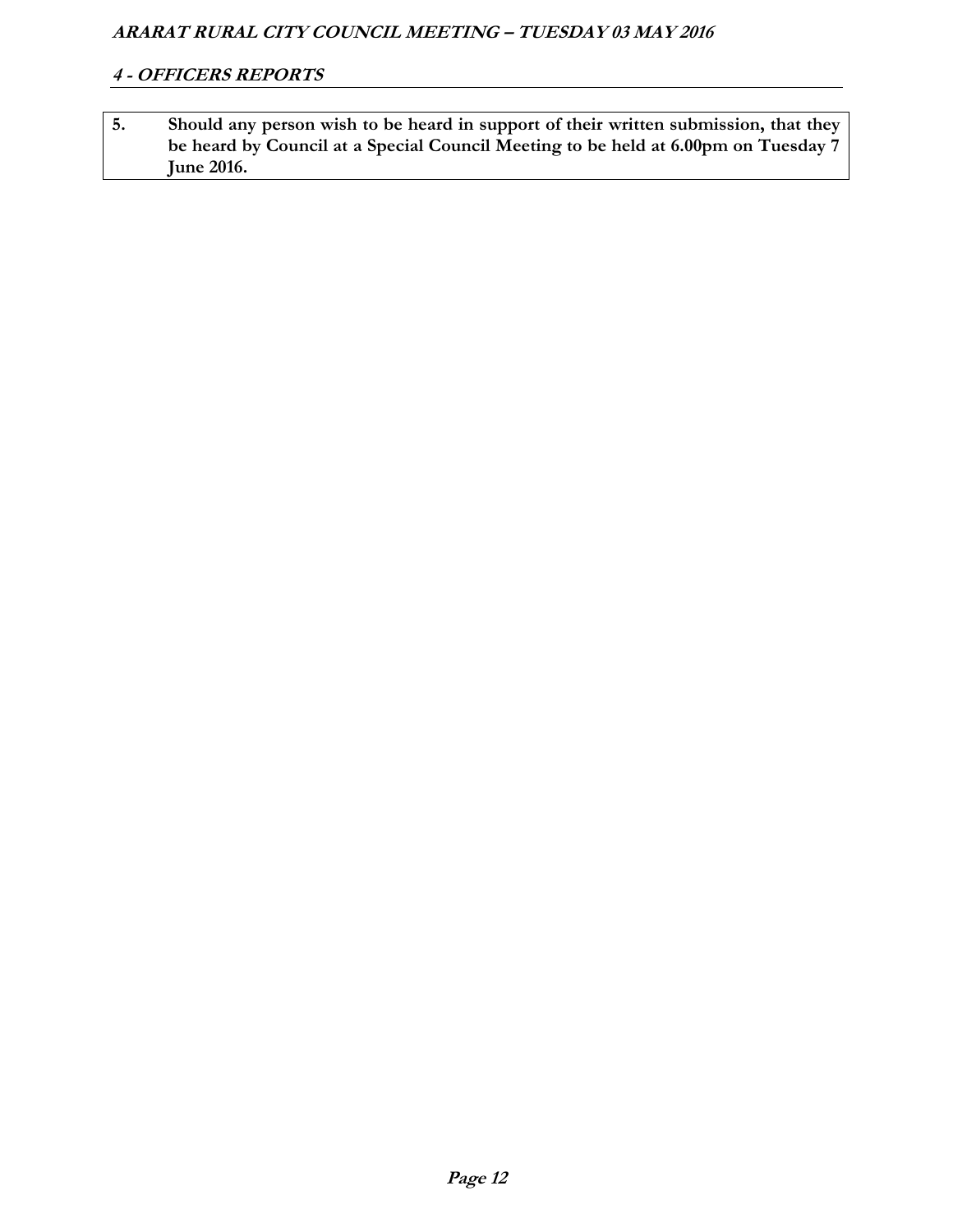#### **ITEM 4.2 DRAFT BUDGET 2016/2017 16073040 ASSETS, FINANCE AND CORPORATE SERVICES**

#### **Introduction**

In accordance with Section 127 of the Local Government Act 1989, Council is required to prepare a budget for each financial year and provide the opportunity for people to make a submission under Section 223 of the Act on any proposal contained in the budget.

#### **Discussion**

The proposed Ararat Rural City Council Budget 2016/2017 is included as an attachment to this report and contains all the information and statutory requirements under the Local Government Act 1989.

Council has undertaken considerable assessment and review to arrive at a Draft Budget which will deliver the vast range of services and projects the community expects in as efficient manner as is possible. Council is aware of the financial pressures that currently exist in the community but also has to be fiscally responsible to achieve financial sustainability.

Budgets are always difficult to prepare when Council is faced with the challenge of providing regional type facilities with a relatively small rates base. Budgets require establishing a fine balance between:

- Service delivery and capital works.
- Rating levels
- Choices between services and projects.
- Future needs vs. present desires.

This Budget endeavours to balance the complex needs of our community whilst preparing for financial sustainability.

The Budget 2016/2017 is intended to act as a standalone document explaining all aspects of the budget and highlighting the significant proposals contained within the budget. Notwithstanding the above statement, the budget should be read in conjunction with the Council Plan 2013-2017.

The Budget Report 2016/2017 includes Initiatives to be resourced and undertaken in 2016/2017 in order to contribute to achieving the Strategic Objectives and 4 Year Strategies specified in the Council Plan.

#### **Budget Summary**

The 2016/17 proposed budget includes an increase in revenue raised from rates and municipal charges of 2.5%. This is in line with the new Fair Go Rates System (FGRS) introduced by the State Government. Council elected not to apply to the Essential Services Commission (ESC) for a variation in 2016/17. Rate capping will restrict Council's capacity to raise income at an appropriate level to fund Council's operations. Waste management charges have increased by 2.5% to cover the increasing costs of waste management services, including the levy charged by the State Government and the price paid to deposit waste at the Landfill site.

The budgeted operating result for 2016/17 is a surplus \$6.693 million, as compared to a forecasted result of \$2.958 million deficit in 2015/16. The budgeted surplus of \$6.693 for 2016/17 is inflated as Council has budgeted additional non-recurrent grants for capital projects - \$4.645 million for the upgrade to the Ararat Performing Arts Centre/Ararat Regional Art Gallery, \$0.33 million for Moyston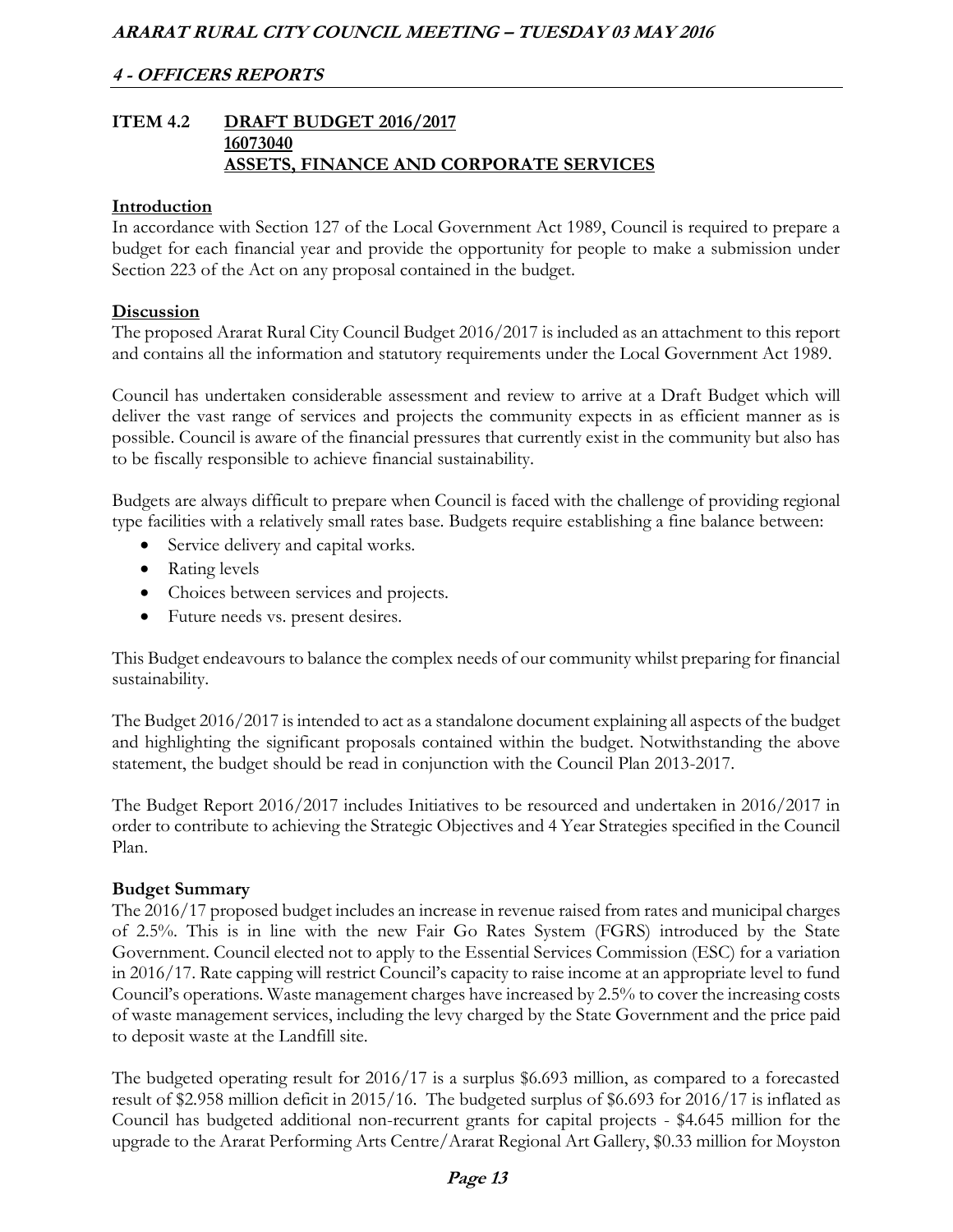Community Hall and \$0.35 million for stage 2 of the Alexandra Oval upgrade should Council be successful in obtaining grant funds.

#### **Major Influences**

In preparing the 2016/17 budget a number of external and internal influences have been taken into consideration:

- Rate capping
- Funding renewal of existing infrastructure assets;
- \$0.26 million allocated to replenish the long service leave investment used to pay \$2.45 million in 2012/13 for Council's apportioned share of the Vision Super Defined Benefit liability;
- The federal government's decision to freeze financial assistance grants at 2014/15 levels;
- Increases in landfill levies charged by the State Government and increased gate fees at the landfill site;
- Increasing recurrent costs in providing regional type services such as the Performing Arts Centre, Regional Art Gallery, Chinese Heritage Museum, Alexandra Oval Community and Recreation Centre, botanical gardens, indoor and outdoor pools;
- Deriving rate revenue from a small rural base;
- User charges are not a significant source of income which increases the reliance on rate revenue to fund services;
- Reliance on expected community contributions and State Government Grants to part fund Council's capital works program;
- Continued cost shifting from State and Federal Governments with increases in government grants not covering increases in the cost of providing services;
- Council entered into an enterprise agreement effective October 2013. This agreement expires in October 2016. An allowance of 3% has been factored in to the budget for wage increases;
- Increased debt servicing costs as a result of new borrowings;

# **Rating Strategy**

Council is reviewing the 2015 Rating Strategy and is proposing to make no significant changes to the differential rating system. The differential rates have been set in the proposed budget in accordance with the proposed rating strategy. The Rating Strategy is proposing to make no change in the differential rates applying to different property classes:

| Differential | 2015/16         | 2016/17         | Variation |
|--------------|-----------------|-----------------|-----------|
| General      | $100\%$         | 100%            | Nil       |
| Commercial   | 160% of General | 160% of General | Nil       |
| Industrial   | 130% of General | 130% of General | Nil       |
| Farm         | 55% of General  | 55% of General  | Nil       |

The public is encouraged to read the separate Council report on the Review of the Rating Strategy and a person may make a written submission that can be considered as part of the budget process.

#### **Cash Flows – net increase of \$0.122 million**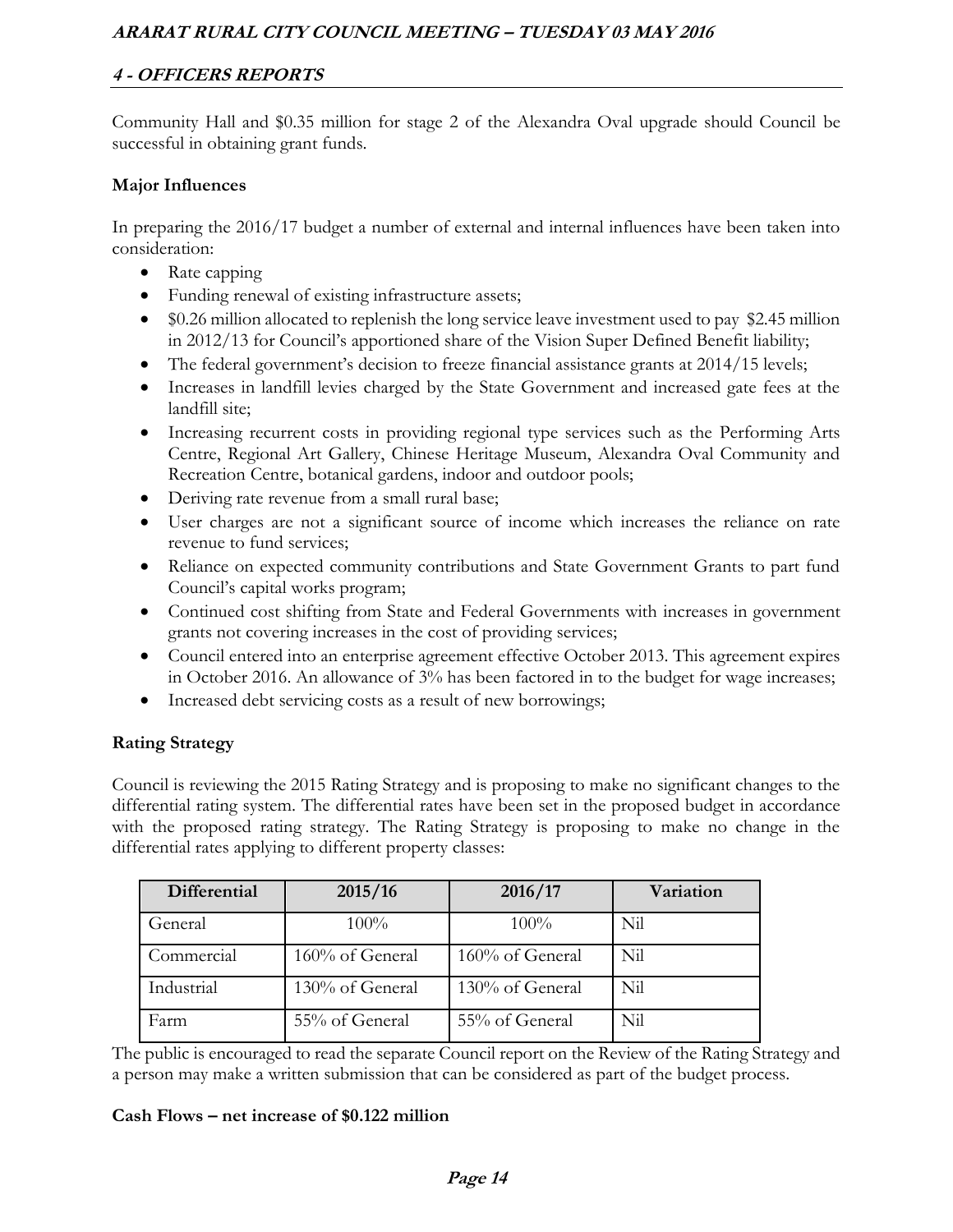Overall, total cash and cash equivalents are forecast to increase by \$0.122 million as at 30 June 2017. The increase in the level of cash is supported by a \$0.055 million net increase in the level of reserves, including transfers to reserves of \$0.26 million to replenish long service leave investments used to fund the \$2.45 million defined benefits shortfall, \$0.225 million transfer to Building Capital Reserve, \$0.369 million transfer to a loan repayment reserve to repay loans raised under the Local Government funding vehicle upon maturity, and \$0.2 million transfer to Landfill Reserve.

Transfers from reserves include \$0.49 million for the Ararat Performing Arts Centre/Art Gallery upgrade, \$0.4 million for Stage 2 of the Alexandra Oval incorporating netball courts, \$0.156 for the Ararat Men's Shed and \$0.05 million for Council elections.

#### **Capital Works Program - \$15.303 million**

Council has again set down a program that balances the need to re-invest in existing assets whilst also addressing a number of new projects that the community has been requesting.

Highlights include an allowance of \$6.235 million in 2016/17 to redevelop the Ararat Performing Arts Centre and Regional Art Gallery. Other major building works include \$0.75 million for Stage 2 of the Alexandra Oval Upgrade, incorporating netball courts to compliment the recently completed Community Centre at the Oval (works are subject to State and/or Federal Government funding); \$0.48 million to upgrade the Moyston Community Hall and \$0.165 million to build the Ararat Men's Shed.

The capital works program includes \$5.943 million for roads, bridges, drainage and footpaths. Major works include a reseal program worth \$1.382 million and the gravel resheeting program worth \$0.681 million. Road reconstruction works include Moyston-Great Western Road, Tatyoon Road, Moyston-Willaura Road and Dean Street in Ararat. Council's asset management system identifies the priority projects.

#### **Council plan reference**

- 5.1 Good Governance through leadership.
- 5.5 Sustainable, long term financial management.

# **Officer's Declaration of Interest**

Under Section 80C of the *Local Government Act 1989* officers providing advice to Council must disclose any interests, including the type of interest.

No person involved in the preparation of this report has a direct or indirect interest requiring disclosure.

#### **Financial and resource implications**

The Draft Budget has been prepared within the following parameters:

- no change to the differential rates applying to different property types;

- An increase of 2.5% in the total amount received from general rates and charges;

- An increase in the Municipal Charge from \$88 per rateable property in 2015/16 to \$90 per rateable property in 2016/17;

- An increase in the Council pension concession for eligible recipients from \$88 to \$90;

- An increase of 2.5% for waste management charges;

- A balanced budget in terms of a cash result and an operating surplus of \$6.693 million in terms of an accrual accounting result;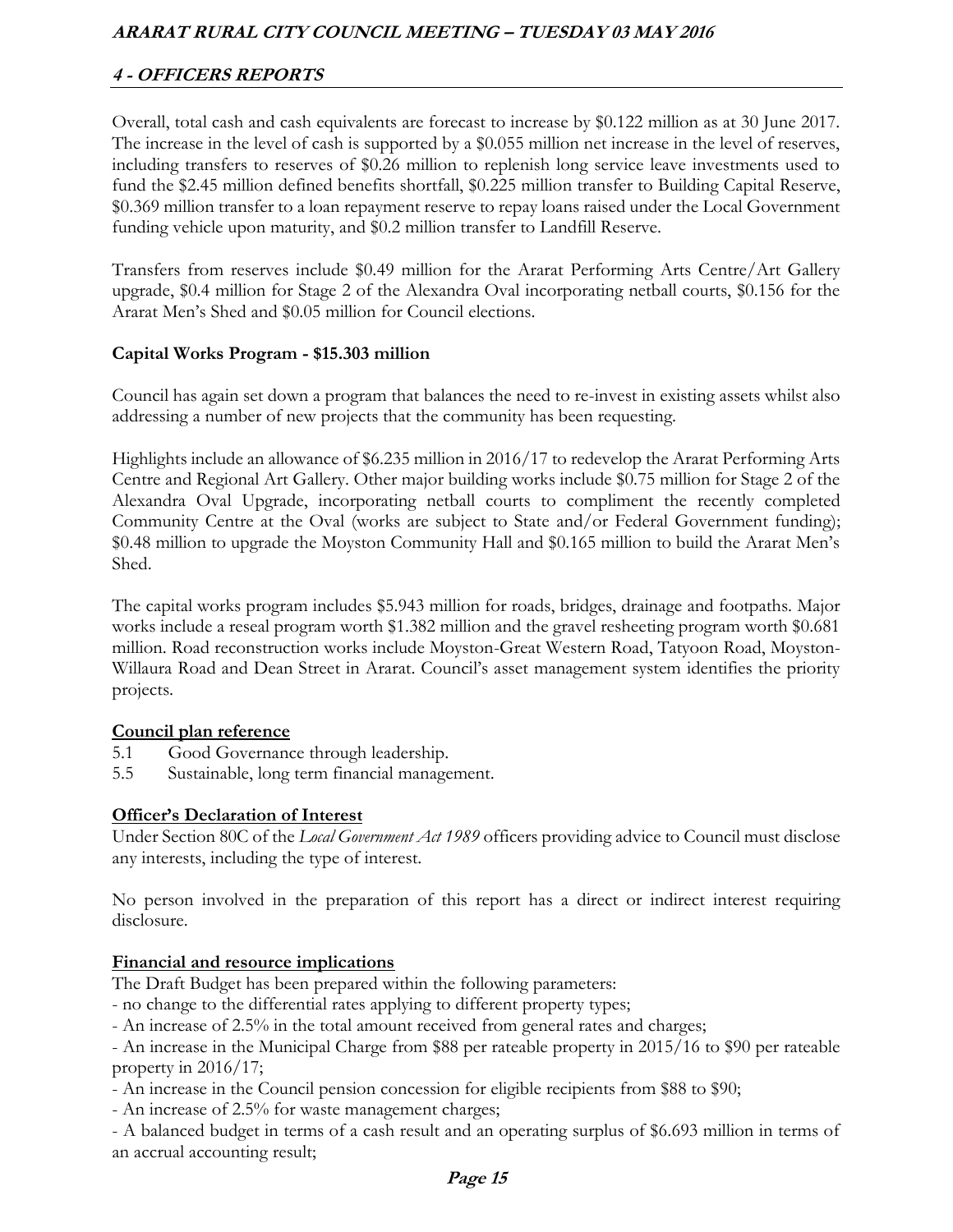# **4 - OFFICERS REPORTS**

- A net increase in cash and cash equivalents of \$0.122 million;
- A capital works program of \$15.303 million;

- New loan borrowings of \$1 million for capital works at the Ararat Performing Arts Centre/Ararat Regional Art Gallery;

- Capital budgets have been prepared in accordance with good asset management principles.

More detailed information is contained in the Budget document.

#### **Risk implications**

Council must implement the principles of sound financial management, which includes managing financial risks faced by Council and ensuring that decisions are made and actions taken having regard to their financial effects on future generations. The increases in rates and charges are considered necessary if Council is to strive for long term financial sustainability.

#### **Statutory Implications**

Council is required under Section 127 of the local Government Act to prepare a budget for each financial year. The budget contains the Financial Statements, a description of services and initiatives to be funded in the budget, service outcome indicators, and major initiatives to be undertaken during the financial year and the performance measures in relation to each major initiative.

#### **Community Implications**

It is expected the community will benefit from the services funded in the budget.

#### **Environmental Implications**

Refer to the draft budget document.

#### **Internal/external consultation**

The budget for 2016/17 has been developed over a number of months after a thorough and comprehensive review process. All departments have analysed both financial and non financial information to develop the draft budget. In releasing the budget for public consideration, Council encourages comments and submissions on any matters contained within the Budget document.

#### **Options**

Council could:

- 1. Adopt the proposed recommendations or
- 2. Not adopt the proposed recommendations.

#### **Attachments**

The Draft Budget 2016/2017 is included as Attachment 4.2.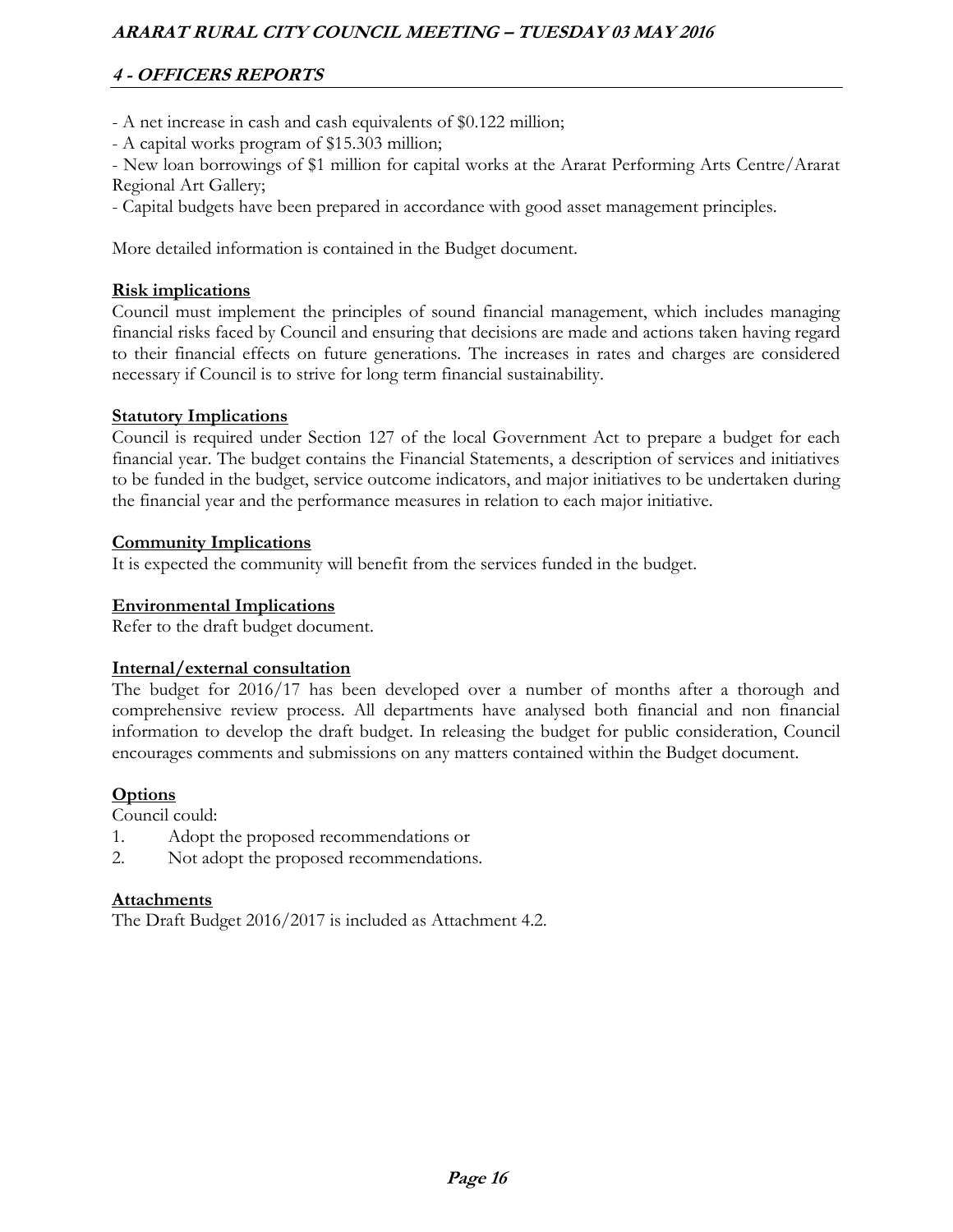#### **Conclusion**

The Draft Budget 2016/2017 has been prepared over a considerable period of time, with significant input from Council officers and Councillors. The Draft Budget will allow Council to continue to deliver a wide range of services to ratepayers and residents. The Budget is a balanced budget and will constitute the public document that will now be subject to public review.

|                         | Recommendation                                                                                                                                                                                                                                                                                                                                                                                                                                                                         |
|-------------------------|----------------------------------------------------------------------------------------------------------------------------------------------------------------------------------------------------------------------------------------------------------------------------------------------------------------------------------------------------------------------------------------------------------------------------------------------------------------------------------------|
| That:<br>$\mathbf{1}$   | The Ararat Rural City Council Budget Report 2016/2017 attached to this report<br>be the Budget prepared by Council (in respect of the 2016/2017 Financial Year) for<br>the purpose of Section 127(1) of the Local Government Act 1989 as amended ("the<br>$Act$ ").                                                                                                                                                                                                                    |
| $\boldsymbol{2}$        | The Chief Executive be authorised to:<br>a) Give public notice of the preparation of this Budget in accordance with<br>Section 129 of the Act;                                                                                                                                                                                                                                                                                                                                         |
|                         | b) Invite interested persons to make a written submission relating to the<br>budget, with written submissions to be received at the Municipal Offices, Ararat<br>Rural City Council, 59 Vincent Street, Ararat not later than 5.15pm Friday 3 June<br>2016. Any person who requests to be heard in support of his or her written<br>submission will be so heard at a Special Council meeting (if required) to be held at<br>6pm, Tuesday 7 June 2016;                                  |
|                         | c) Make available for public inspection the information required to be made<br>available by the Local Government (Planning and Reporting) Regulations 2014;                                                                                                                                                                                                                                                                                                                            |
| 3                       | Council consider any:<br>a) Submissions on any proposals contained in such Budget made in accordance with<br>Sections 129 and 223 of the Act;                                                                                                                                                                                                                                                                                                                                          |
|                         | b) Recommendations to adopt the 2016/17 Budget (with or without<br>amendments), and declare rates and charges at the Ordinary Meeting of Council to<br>be held at 6pm, Tuesday 28 June 2016 in the Council Chamber, Shire Hall, Barkly<br>Street, Ararat;                                                                                                                                                                                                                              |
| $\overline{\mathbf{4}}$ | The payment of rates and charges shall be by lump sum or by instalments on the<br>dates specified by the Minister for Local Government under Section 167 of the Act. In<br>addition, Council notes that 30 September 2016, 30 November 2016, 28 February 2017<br>and 31 May 2017 are the dates on which payment by four instalments of the rates or<br>charges are payable, and 15 February 2017 is the date on which payment by lump<br>sum of the rates and charges are payable; and |
| 5                       | Council note that the due date in the 2016-2017 financial year for dog and cat<br>registrations under the Domestic (Feral and Nuisance) Animals Act 1994 is on 10<br>April 2017.                                                                                                                                                                                                                                                                                                       |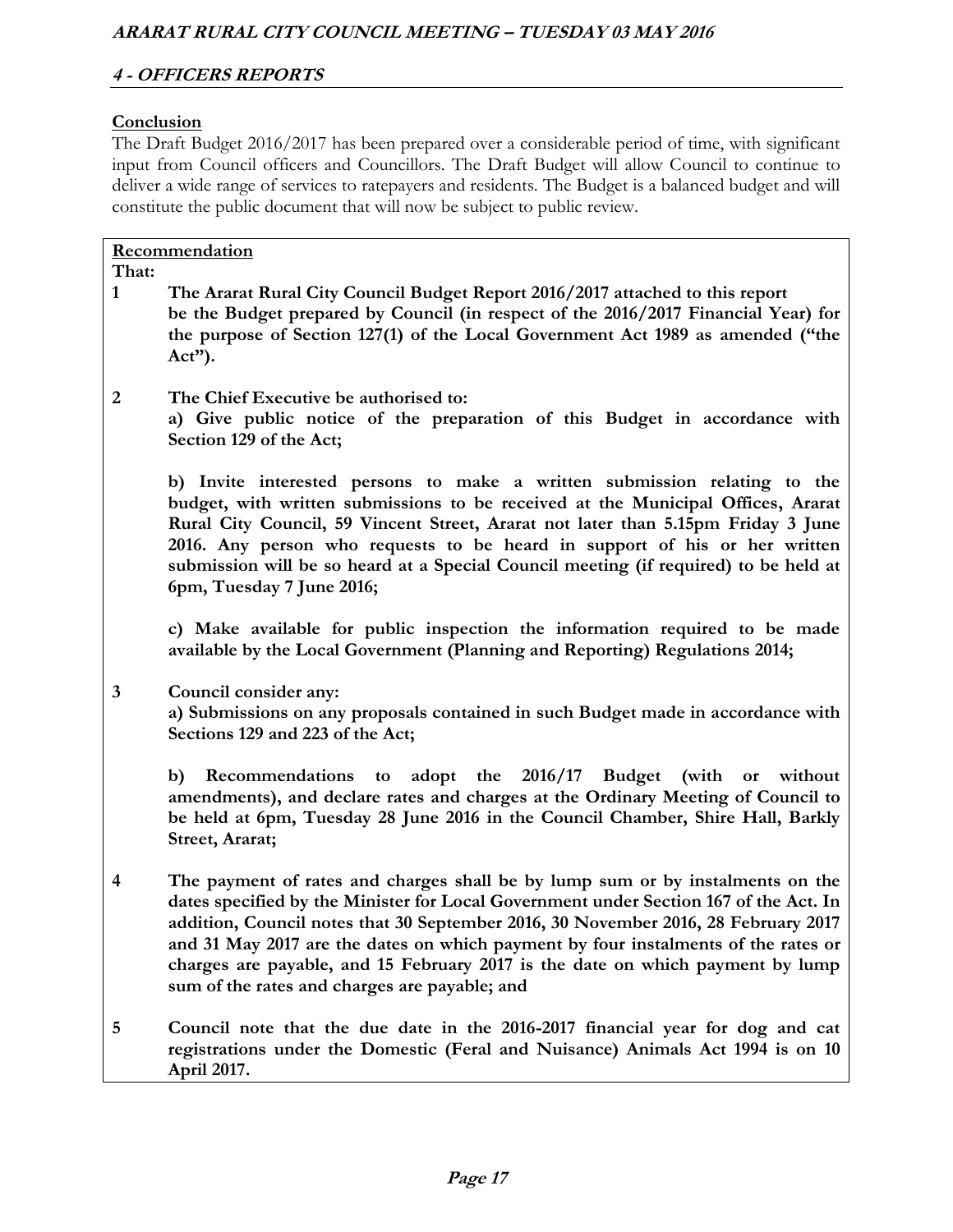#### **ITEM 4.3 DRAFT RATING STRATEGY 16073041 ASSETS, FINANCE AND CORPORATE SERVICES**

#### **Introduction**

In June 2015 a rating strategy was adopted by Council. A rating strategy is the method by which Council systematically considers factors of importance that informs its decision about the rating system.

#### **Discussion**

Under the Local Government Act 1989 (the Act), a primary objective of Council is to ensure the equitable imposition of rates and charges (Section  $3C(f)$ ). The purpose of a Rating Strategy is to consider what rating options are available under the Act and how Council can move towards having an equitable rating system.

Developing a rating strategy requires Council to strike a balance between competing principles to come up with a mixture of rates and charges that provides the income needed for its annual budget while meeting the tests of equity, efficiency and simplicity. Council aspires to balance service levels in accordance with the needs, means and expectations of its community and sets taxation levels (rating) to adequately resource its roles, functions and responsibilities.

Council is committed to having a strategy that is underpinned by sound principles, which are well understood, communicated to ratepayers and compliant with current legislation.

The rating system determines how Council will raise money from properties within the municipality. It does not influence the total amount of money to be raised, only the share of revenue contributed by each property.

The Act specifies the various rating options that Council has in terms of distributing the rate burden and the options available in the collection of rates.

In terms of these choices, the 2016 Draft Rating Strategy includes the following recommendations:

- That Council continues to use the Capital Improved Value (CIV) as the value to which the rate in the dollar will be assessed, pursuant to Section 157 of the Local Government Act 1989.
- That Council raises the municipal rates by the use of differential rates on the basis that Council considers that the use of the differential rates will contribute to the equitable and efficient carrying out of its functions.
- That Council raise the municipal rates by the application of four differential rates:
	- General;
	- Commercial;
	- Industrial; and
	- Farm.
- That the procedure to determine whether a property satisfies being classed as Farm, for the purpose of Differential Rating, as set out in the document titled 'Application for Classification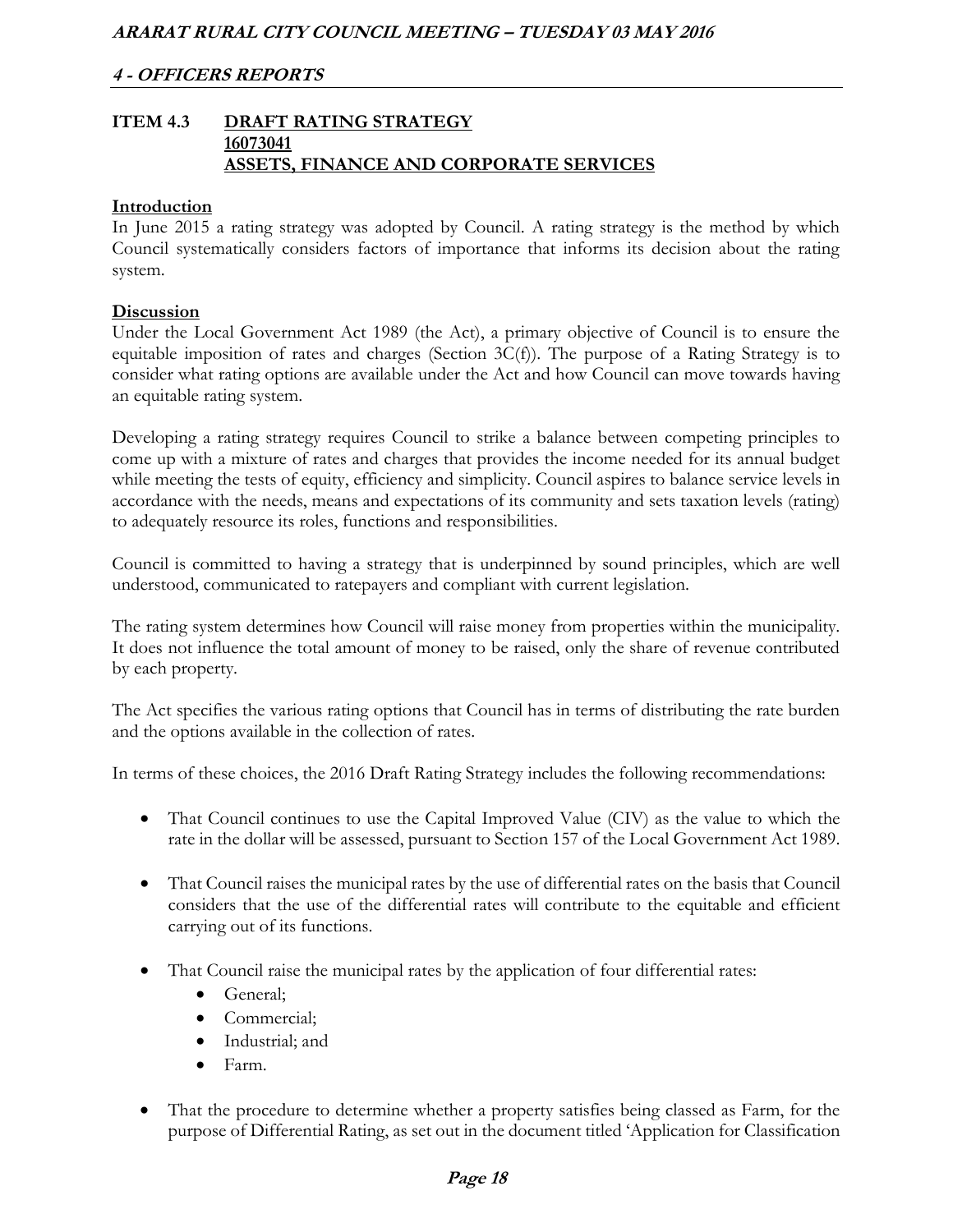of Rateable Property as Farm Land" [attached as Appendix 2 to the Rating Strategy] be endorsed and the Chief Executive Officer be authorised to administer such.

- That all cultural and recreational lands and indoor cultural and recreational facilities be exempt from the payment of municipal rates, except where:
	- the land is subject to a grazing lease, in which case it will attract the General rate (or the Farm rate if applicable);
	- the land is used for housing gaming machines, in which case the portion of the premises used for housing gaming machines shall attract the Commercial rate, and the balance of the property shall be exempt from the payment of municipal rates
- That Council approve the following Differential percentages for the 2016/17 rating year to ensure the equitable imposition of rates and charges:
	- General  $100\% (100\% \text{ in } 2015/16)$
	- Commercial  $160\%$  of General  $(160\% \text{ in } 2015/16)$
	- Industrial  $130\%$  of General (130% in 2015/16)
	- Farm  $55\%$  of General  $(55\%$  in  $2015/16)$
- That Council levies a Municipal Charge of \$90 for the 2016/2017 financial year (\$88 in 2015/16) to cover some of the administrative costs of Council.
- That Council continue to levy a Service Charge for the garbage collection and recycle collection services, which incorporates the collection and disposal of waste, green waste and recyclables.
- That Council continues to use Special Rates and Charges for the purpose of footpath, kerb and channel and drainage schemes.
- That special rates and charges be investigated for other purposes where appropriate.
- That Council acknowledge the valuable community service the Gorrinn House (Ararat Retirement Village) provides to the Ararat Community and in relation to charging rates for the village that:
	- Hostel type accommodation where communal facilities exists and residents do not have exclusive occupancy that the non rateable status will apply providing the current committee of management continues as a charitable, non profit organisation;
	- That where exclusive occupancy of an independent living unit with self contained cooking facilities etc exists each separate occupancy shall be valued and each separate occupancy shall be liable for rates;
	- That the rate notices be issued in the name of the occupier of each occupancy, which will then allow the occupier to claim a pension concession, if applicable.
- That Council not expand rating concessions on Charitable and Not-for-Profit Organisations properties beyond those provided for under Section 154 of the Local Government Act 1989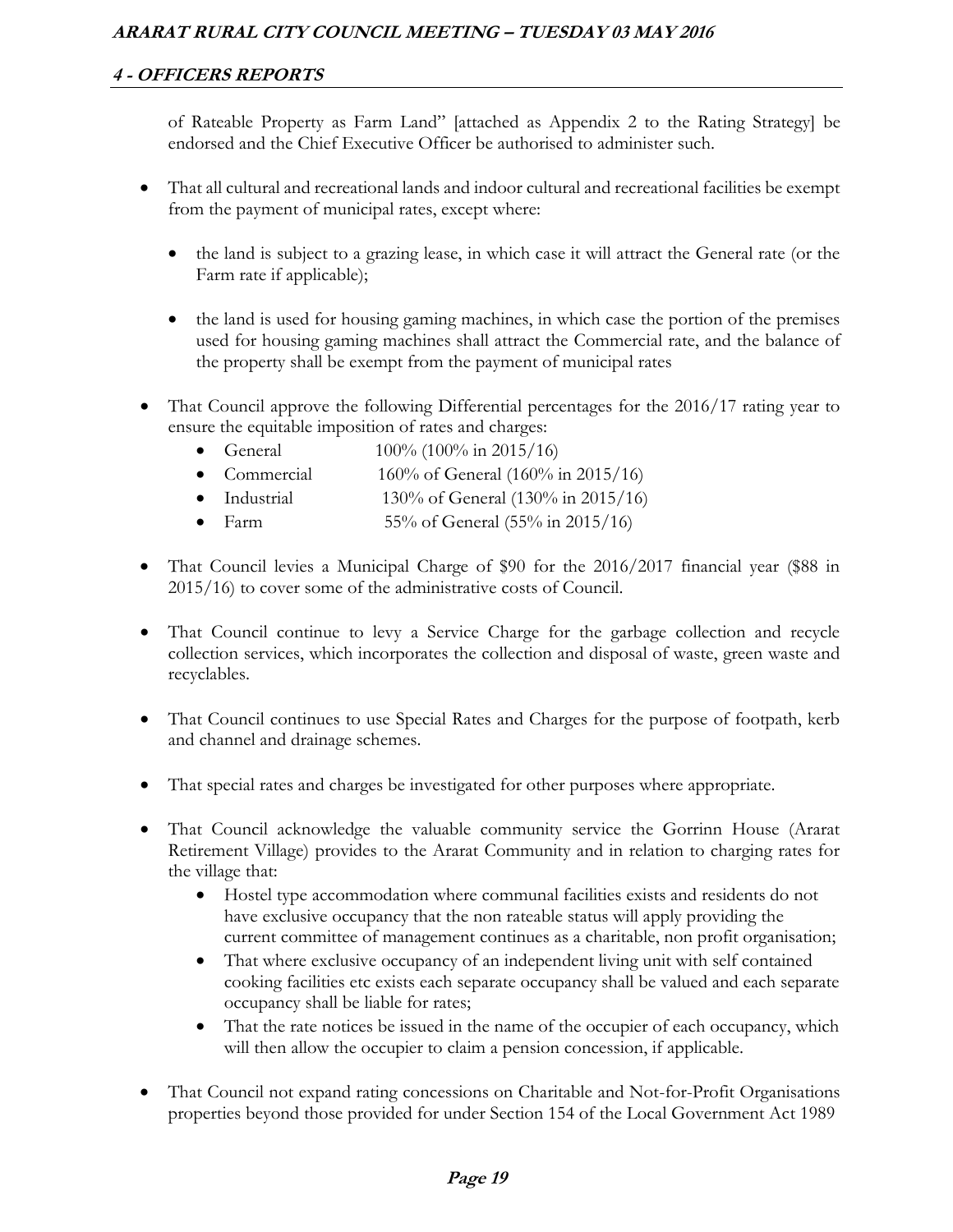- That Council grants a Council funded rebate of \$90 for the 2016/17 year (\$88 in 2015/16) for ratepayers entitled to receive the State Government Concession under Section 171 of the Local Government Act 1989.
- That Council does not grant any rebate or concession in relation to any rate or charge to support the provision of affordable housing, to a registered agency in accordance with the provisions of Section 169 (1D) of the Local Government Act 1989.
- That ratepayers seeking a waiver or deferral of rates under Section 170 and 171 of the Local Government Act 1989 be required to complete the form titled "Application for Waiver/Deferral of Rates and Interest Form" [attached as Appendix 1 to the Rating Strategy].
- That the applications for the waiver or deferral of rates will only be considered by Council on the basis of genuine hardship supported by another government agency, welfare group or financial counsellor.
- That applications for the waiver or deferral of rates will be considered as a confidential report to Council.
- That waiver or deferral of rates will only apply with regard to rates on their primary residence.
- That Council allow the option of the lump sum payment of rates and charges, in accordance with Section 167 of the Local Government Act 1989.
- That Council allow the payment of rates and charges by four (4) instalments in accordance with Section 167 of the Local Government Act 1989.
- That Council allow the payment of rates and charges by direct debit over nine (9) monthly or eighteen (18) fortnightly payments, free of interest, commencing the last Friday of September and finishing in the following May.
- That Council allows a grace period of 30 days before interest is applied to late instalments and late lump sum payments under Section 172(3) of the Local Government Act 1989.
- That should any person pay an amount equivalent to their first instalment before 30 October 2016 Council will consider the payment as an instalment payment. Should any person pay an amount equivalent to their first instalment after 30 October 2016 Council will consider the payment as an amount towards the lump sum option and the rates will then be due by 15 February 2017.
- That Council set a minimum interest amount of \$3 when charging interest on late payment in accordance with 172 of the Local Government Act 1989.
- That Council investigates other payment methods when sufficient demand for a particular method is evident.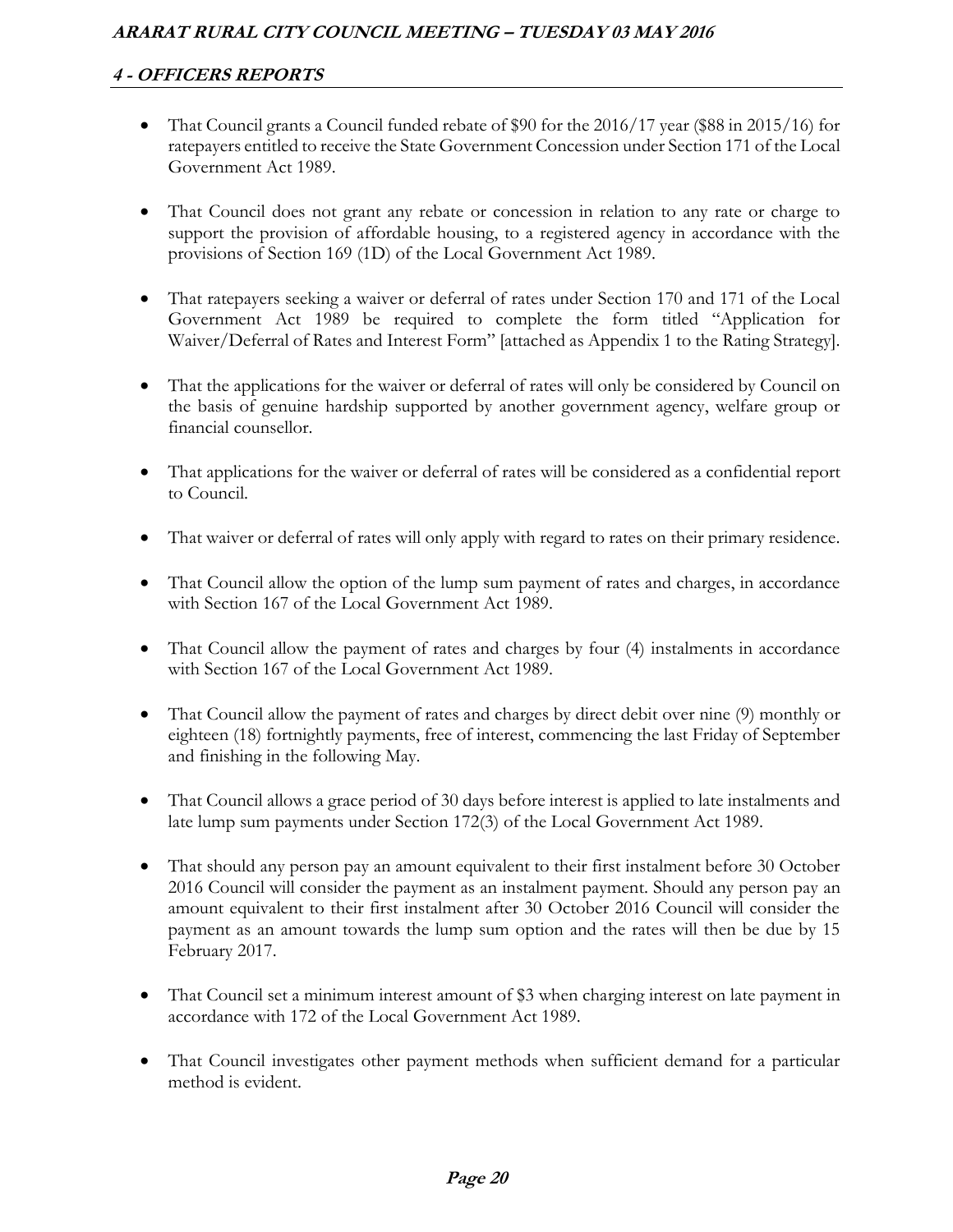- That Council commences legal proceedings for the recovery of outstanding rates and charges that exceed \$1,500 after the due date if no arrangement has been made to pay unpaid rates & charges.
- That Council only consider selling land for the nonpayment of rates under Section 181 if all of the following requirements apply:
	- Council officers determine the property is saleable
	- The property has clear title (no mortgage)
	- The property is unoccupied

The Rating Strategy is proposing to make no change in the differential rates applying to different property classes:

| Differential | 2015/16         | 2016/17         | Variation |
|--------------|-----------------|-----------------|-----------|
| General      | 100%            | 100%            | Nil       |
| Commercial   | 160% of General | 160% of General | Nil       |
| Industrial   | 130% of General | 130% of General | Nil       |
| Farm         | 55% of General  | 55% of General  | Nil       |

The following graph shows in 1995/96 properties with a general differential rating classification contributed 43% of the total general rates paid whilst farm properties contributed 46% of the total general rates paid. In 2016/17 general properties are expected to pay 52% of the total general rates and municipal charges (52% in 2015/16), commercial and industrial properties are expected to pay 11% of the total general rates and municipal charges (10% in 2015/16) whilst farm properties are expected to pay 38% of the total rates and municipal charges (37% in 2015/16).

Contributing factors in the movement of the rate burden between classes of properties includes:

- movements in valuations between valuation cycles;
- $\bullet$  the introduction of the municipal charge in 2010/11;
- the changes to the farm differential from  $70\%$  in  $2009/10$ ,  $60\%$  in  $2010/11$ ,  $52.5\%$  in 2011/12, 60% in 2013/14 and 55% in 2015/16;
- the change to the commercial differential rate from  $150\%$  to  $160\%$  in  $2013/14$ ;
- the change to the industrial differential rate from 120% to 130% in 2013/14 and
- $\bullet$  the increases in the municipal charges (\$80 to \$84 in 2014/15, \$84 to \$88 in 2015/16 and \$88 to \$90 in 2016/17).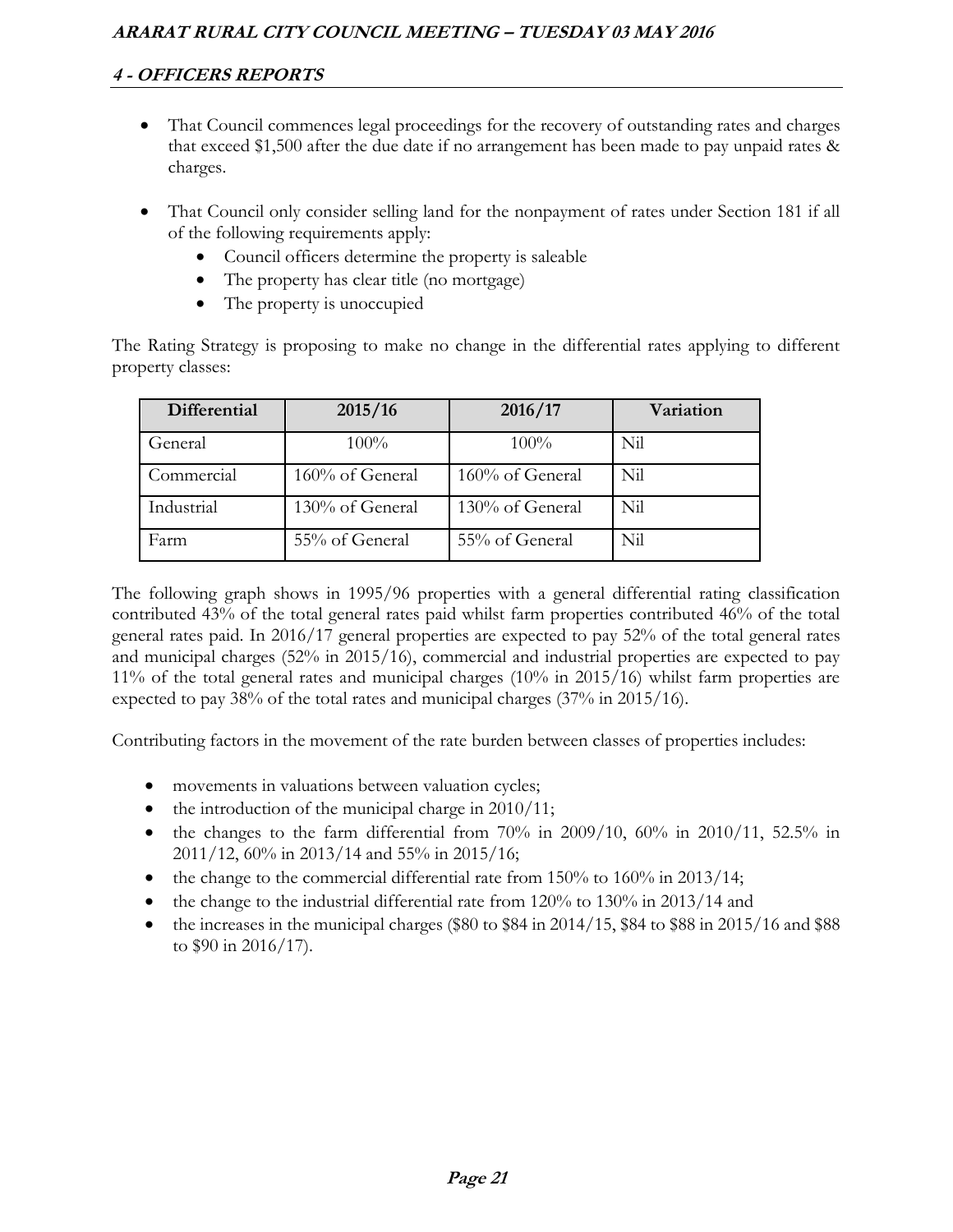

# **POTENTIAL IMPLICATIONS ARISING FROM THIS ISSUE**

#### **Council plan reference**

- 5.1 Good Governance through leadership
- 5.5 Sustainable, long term financial management

#### **Officer's Declaration of Interest**

Under Section 80C of the *Local Government Act 1989* officers providing advice to Council must disclose any interests, including the type of interest.

No person involved in the preparation of this report has a direct or indirect interest requiring disclosure.

#### **Financial and resource implications**

Adopting the Rating Strategy will not result in additional income to Council.

#### **Risk implications**

None identified.

#### **Statutory Implications**

The Local Government Act 1989 provides the legislative framework to be used in developing a Rating Strategy.

#### **Community Implications**

The 2016 rating strategy is proposing to no changes to the differential rates applying to the different property classes.